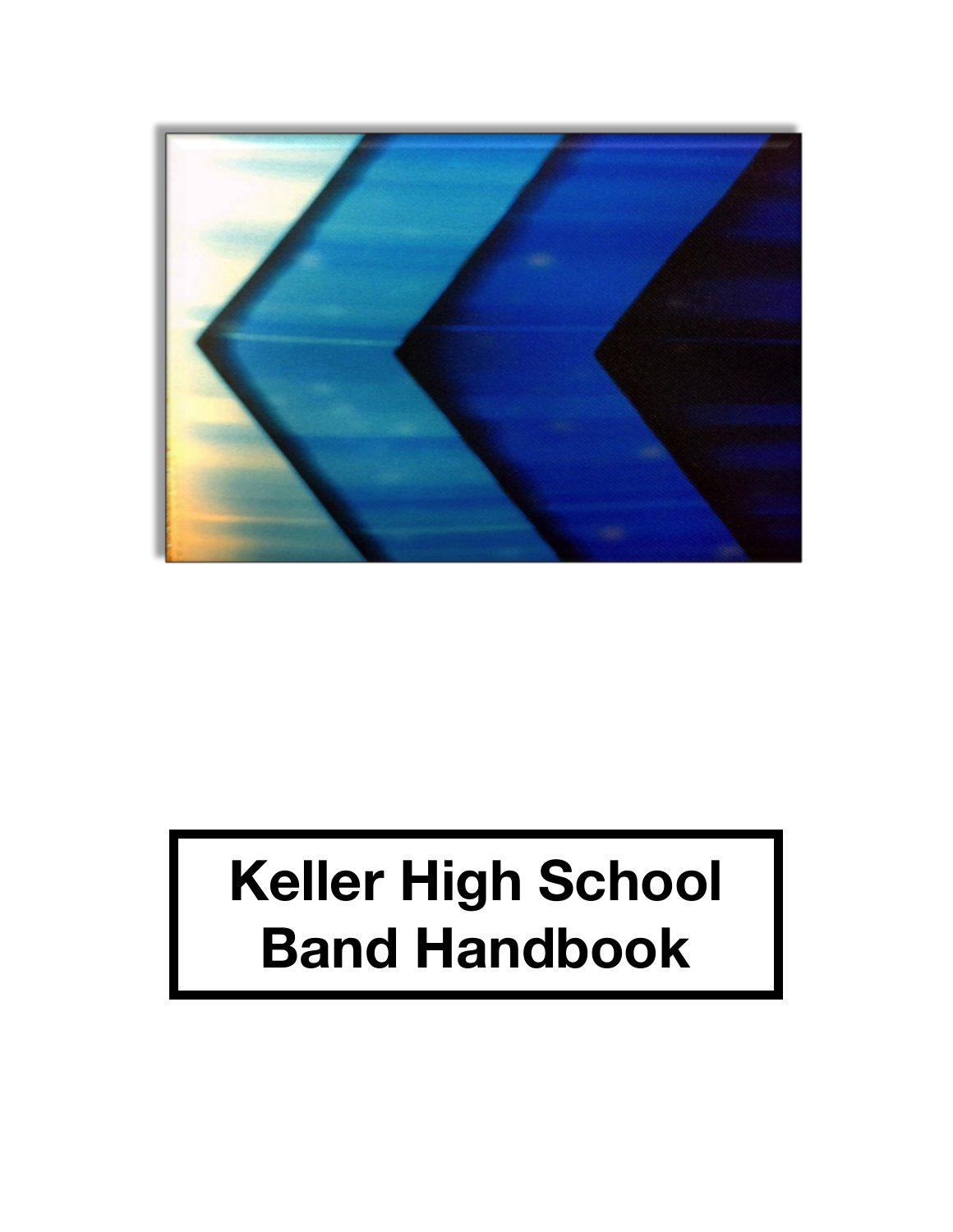# Welcome

We are happy to have you as part of the Keller High School Band. There are great things happening in the development of the program, and we take great pride in those accomplishments. Whether a student member, parent of a member, or just a friend of the band program, you should share in this pride and look forward with great excitement to the coming year.

The tradition in the Keller High School Band is one of exceedingly high standards both as musicians and as citizens. Students and parents will be held to these standards as we constantly strive to improve the quality of music education at KHS, build the reputation of excellence already associated with the program, and represent Keller High School, Keller ISD and the City of Keller.

This handbook should serve as a guide to you throughout your year with the KHS Band. It is designed to help you understand how the program is run, your responsibilities as a member or parent, and the policies of the Keller High School Band program. It is extremely important that everyone associated with the KHS Band has a working knowledge of the information and policies contained in this handbook. As with any successful organization, structure, communication and organization are key, and students and parents of the program will be held accountable for the information and policies that follow.

If you ever have questions that cannot be answered with the information in this handbook, please feel free to contact a director for clarification. We are here to assist you, and we expect you to come to us for help when needed. Email is the preferred method of communication for all of the directors, and we appreciate you using this line of communication when possible.

Again, welcome, and we hope you are ready for an outstanding year with the Keller High School Band program!

Sincerely,

#### **KHS Band Directors**

| mark.mcgahey@kellerisd.net      | 817-744-1610 |
|---------------------------------|--------------|
| <u>ryan.heath@kellerisd.net</u> | 817-744-1614 |
| frank.chapple@kellerisd.net     | 817-744-1587 |
| daniel.bloss@kellerisd.net      | 817-744-1588 |
|                                 |              |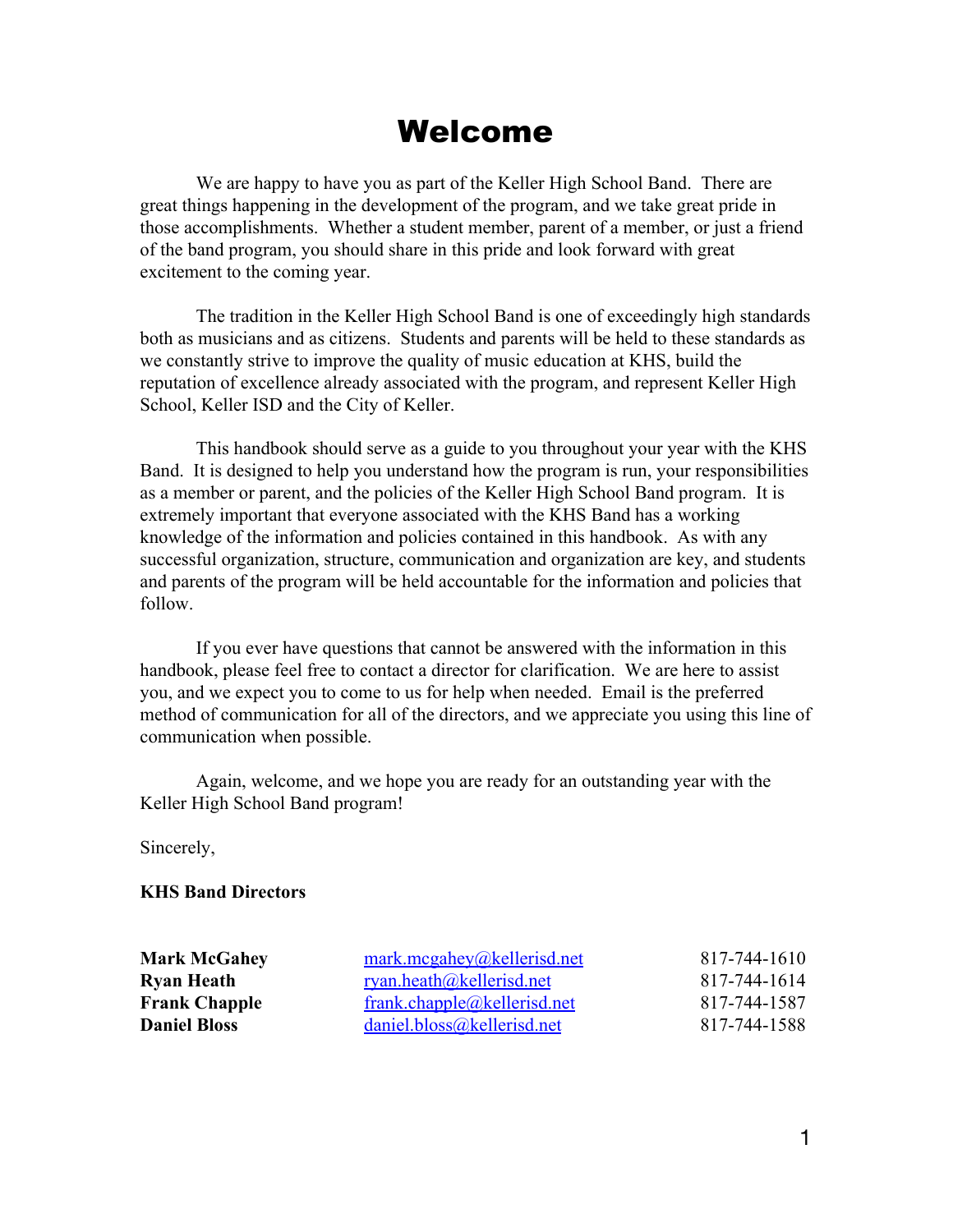# ABOUT THE PROGRAM

Keller is located in the northeast portion of Tarrant County (halfway between Ft. Worth and Denton off of I-35 W). With a student population approaching 30,000 and four high schools, the Keller Independent School District is quickly becoming one of the largest and most successful in the area.

Keller High School is the oldest and largest high school in the district. KHS is a 6A high school with over 3,000 students and 200 staff members. Academic success paired with outstanding athletic and extracurricular programs makes KHS one of the top high schools in the area. The curricular fine arts programs at Keller High are among the best in the state. The choir, theatre, art, and band programs consistently receive recognition at the state and local level.

Among all of the outstanding programs at Keller High School, the band program stands as the largest and most visible on campus. At 400 strong, the band comprises over ten percent of the student body and includes some of the most academically successful students on campus. We frequently have band students graduate in the top ten of their class, achieve National Merit Scholar or Commended Scholar status, participate in Academic Decathlon, UIL Academics, and numerous other academic endeavors.

Musically, the KHS Band Program has a long history of excellence. For the past twenty-two years, the band has earned straight first division ratings at the UIL Region Marching Contest. The Keller High School Marching Band was named the Silver Medalist at the 1999 4A State Marching Band Contest, and has been a perennial participant in the State Marching Contest since its promotion to 5A (now 6A). In 2016, the Varsity Marching Band performed in the 6A State Finals and placed 5th among the most elite groups in the state. In 2015, the band earned distinction as the Bands of America Grand Nationals 11<sup>th</sup> place finalist, and was awarded the Sudler Shield by the John Philip Sousa Foundation.

The concert bands at KHS have been equally successful. All four competing bands earned the Sweepstakes award at last year's UIL Concert and Sight-reading Contest, a feat accomplished by only very few bands in the state of Texas. In 2000, the Keller High School Wind Ensemble was named the Texas 4A State Honor Band after competing with more than 225 other bands. In addition, the KHS bands have been recognized at other local and national competitions, such as the South Coast Music Festival, The Peak Music Festival and the Mark of Excellence National Wind Ensemble Contest.

Keller High School Band students leave the program with a sound understanding of correct musical fundamental principles, musicality, and ensemble skills, as well as a strong sense of self-discipline, responsibility, dependability, and the ability to work in both large and small groups to achieve common goals. These skills all lead to success later in life for our graduates in both musical and non-musical endeavors. It is our goal to create lifelong lovers of music who will continue to support music education throughout their lives as a result of their experiences in the KHS Band program.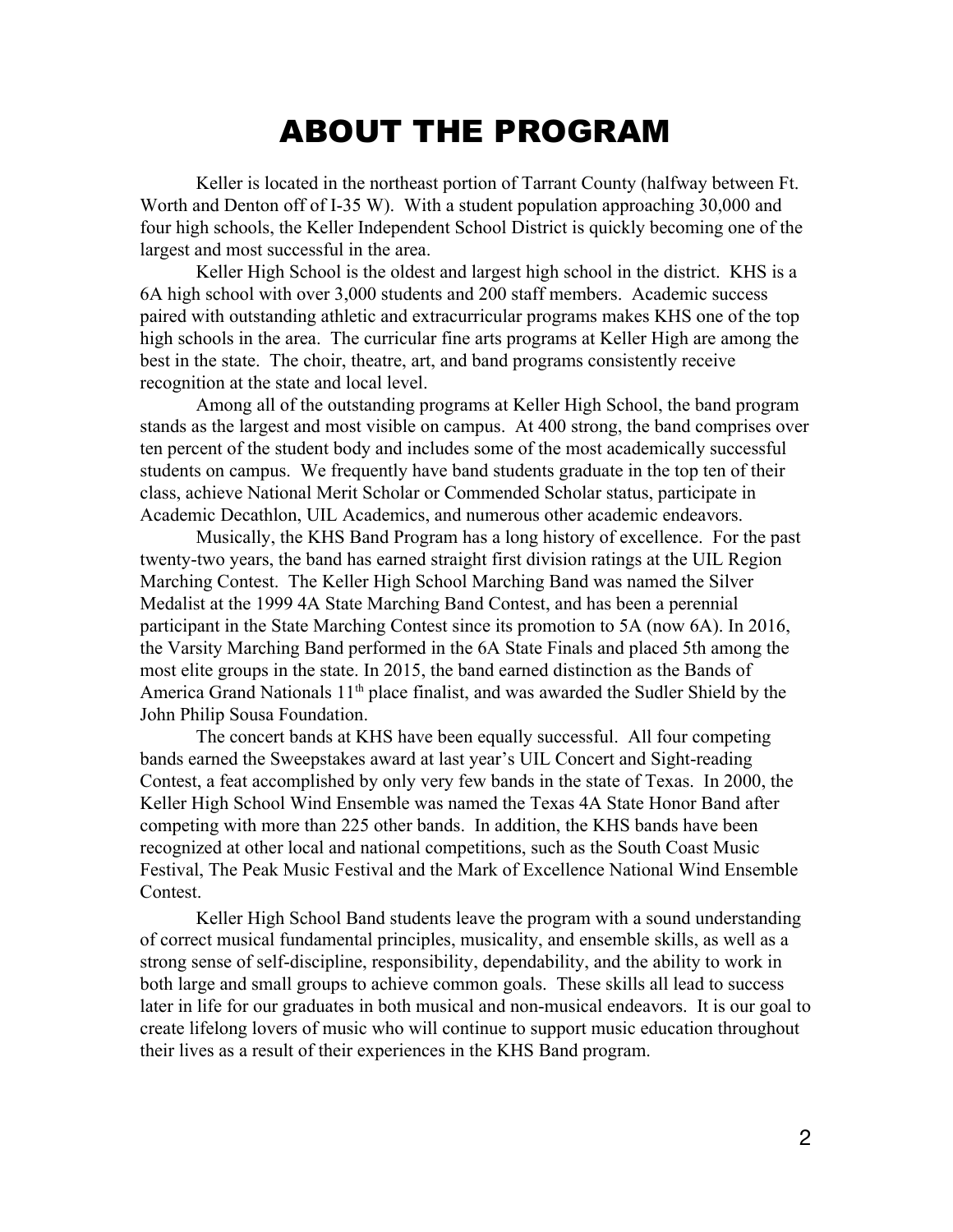### **Band Website: www.indianband.org**

The band website is one of our most important communication tools. It contains general information about the program, a complete yearly calendar and announcements regarding student successes and fundraisers. Students and parents are expected to visit this site often to stay informed about band activities.

### **Official Social Media**

If you have not joined our Facebook group you are missing out! Parents, students and friends of the band program are encouraged to join. On this page, we post announcements, events, pictures and videos of our work throughout the year. Search for "Official Keller High School Band Group" and request to join.

You can also follow the band on twitter @KHSIndianBand

### **Charms**

Charms is the database that we use to store all of our students' records. Parents and students may access their charms account and update their personal information throughout the year. Group email newsletters are sent through this database, therefore it is the responsibility of the student and the parent to maintain active email addresses in their charms accounts. The student's financial information is also available through charms. Questions about what a student owes or how much money is due can be answered by visiting your account.

#### **Instructions for finding your charms account**

- 1. Go to www.charmsmusic.com. This link is also found on the band website on the resources page. Click "Enter Charms."
- 2. Enter the school code in the blank indicated. The school code is kellerhsb. This information is also listed on the resources page.
- 3. Enter the student's password. The password should be their KISD ID number. Do not change your password.
- 4. A screen will pop up with various icons. The ones you will find most useful are the Personal Information icon and the Finances icon. For all other information, check the website.

If you have problems accessing your account, please email Mr. Bloss at [daniel.bloss@kellerisd.net](mailto:daniel.bloss@kellerisd.net)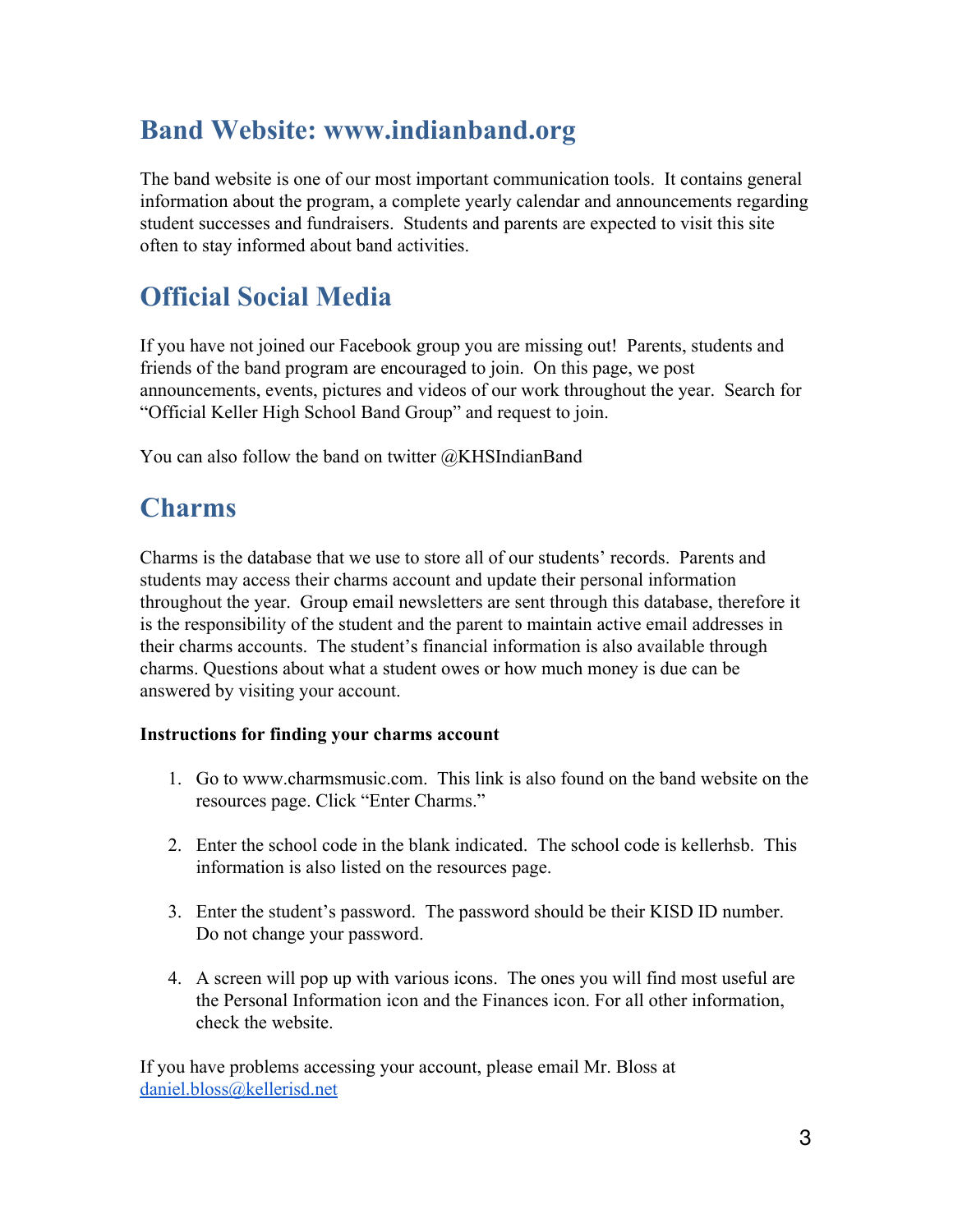### **Remind**

We had great success utilizing the Remind text message service. These are one-way short, informative texts that come from the teachers and are a great way to get messages quickly to the students. Parents are welcome to join.

| <b>Remind Group</b>                 | <b>Class Code</b> |
|-------------------------------------|-------------------|
| Keller Marching Band (all students) | @indianband       |
| Wind Ensemble                       | @khsbandwe        |
| Symphonic Band                      | @khsbandsb        |
| Concert Band 1                      | @khsbandc1        |
| Concert Band 2                      | @khsbandc2        |
| Concert Band 3                      | @khsbandc3        |
| Percussion                          | @khsperc          |

(To join, TEXT your class code to 81010)

### **Ensembles and Performing Groups**

Our year is broken up into two main "seasons", marching season and concert season. Marching season runs from the first week of August through the first week of November and encompasses the high school football season and the competitive marching band season. Concert season officially begins when marching season ends, but there is substantial overlap as we begin to prepare for concert season activities during the second half of marching season. **All members of the Keller High School Band program will participate in both the marching and concert band portions of the year and will be enrolled in a band class year round.**

#### **Marching Band**

The Keller Marching Band is composed of the Varsity Band, JV Band, Colorguard, and Drumline. All of these groups will perform at all football games, pep rallies, and parades. Additionally, the Varsity Band (including members of the Colorguard and Drumline) will perform at several competitions throughout the season.

The **Colorguard** is a visual ensemble that adds to the pageantry and dynamic of the on-field performance of the marching band. These students earn membership in this group by participating in an audition process in the previous spring semester. They receive special training to develop the skills that they use to enhance the marching program. Membership in this group is open to both students enrolled in band and the general student population.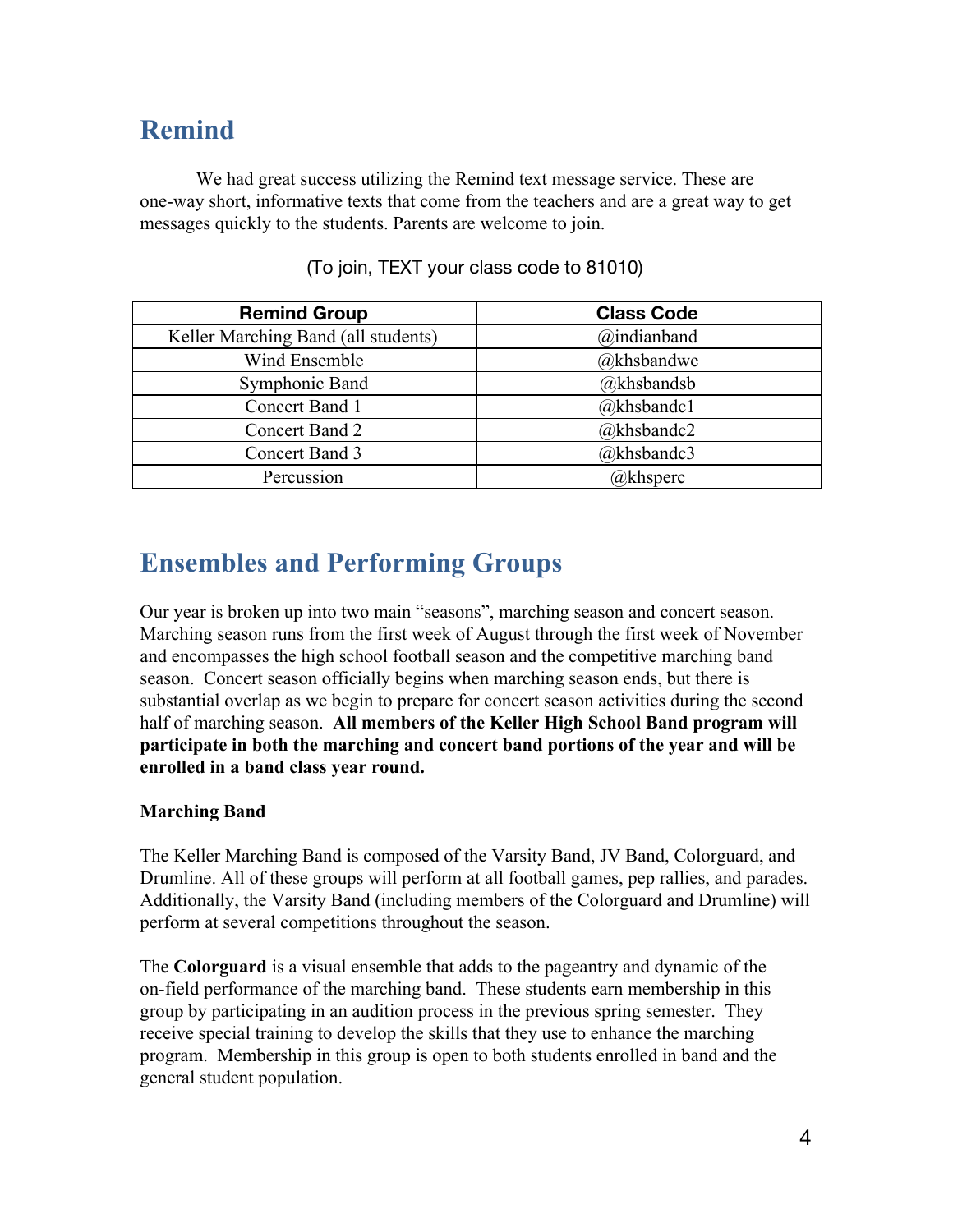The **Drumline** is the collective group of percussionists who make-up the battery and front ensemble (or pit) which add pulse, impact, and effect to the performances of the marching band. For marching season, these students participate in either the Varsity or JV drumlines. Membership in the drumline is open to percussion students who are enrolled in year-round band classes.

#### **Classes Offered**

All members of the Keller High School Band will also participate in a band class during the day. Placement in each ensemble is by audition and is solely at the discretion of the band directors.

**Wind Ensemble:** The most advanced performing ensemble at KHS. This band performs the highest level literature and is comprised mostly of upperclassmen. This band competes at the Varsity level in the UIL Concert and Sight Reading Contest. Members of this ensemble are required to participate in all steps of the All-State audition process, spring semester sectionals and extended class time, concerts, contests, solo and ensemble contest and additional festivals or recording sessions. Wind Ensemble students will also perform at graduation.

**Symphonic Band**: The second performing ensemble at KHS. In this ensemble, students perform masterworks that are geared toward preparing them to handle the literature demands of the Wind Ensemble. This band is comprised mostly of upperclassmen, with a few advanced younger students. This ensemble performs at the Non-Varsity level in the UIL Concert and Sight Reading Contest. Members of this ensemble are required to participate in all steps of the All-State audition process, spring semester sectionals and extended class time, concerts, contests and solo and ensemble contest. Symphonic Band students may be asked to perform at graduation.

**Concert Band I:**  The third performing ensemble at KHS. This ensemble is generally comprised of students in all grades. The primary goals of this class include expanding and perfecting all fundamental aspects of ensemble and individual playing as well as allowing the students to gain greater confidence by playing music that is comprised of multiple moving parts. This ensemble performs at the Sub-Non-Varsity level in the UIL Concert and Sight Reading Contest. Ensemble Members of this ensemble are required to participate in all steps of the All-State audition process, spring semester sectionals, extended class time, concerts, contests and solo and ensemble contest.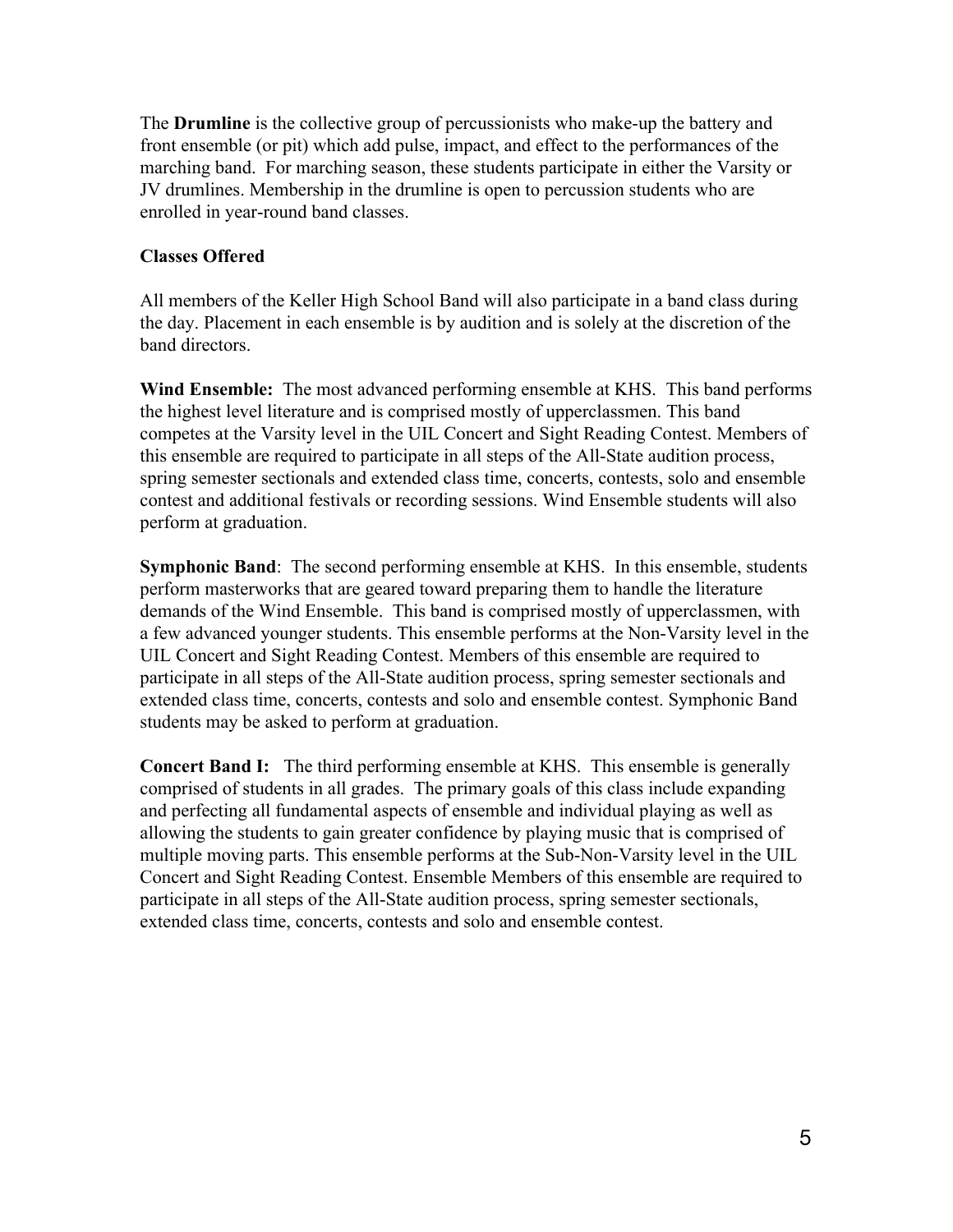**Concert Band II:** The fourth performing ensemble at KHS. This ensemble is generally comprised of students in all grades with the majority of them being freshmen and sophomores. The curriculum in this class is designed to provide a firm fundamental foundation for tone, technique and ensemble skills. Music performed will challenge students on their listening and matching skills, as well as introduce and perfect new styles while increasing range demands. Students in this ensemble may be required to participate in extra night rehearsals, sectionals, concerts and contests. They are strongly encouraged to work to increase their individual skills by participating in all steps of the All-State audition process and solo and ensemble contest.

**Concert Band III:** This fifth performing ensemble is comprised primarily of freshman and sophomore students, with an emphasis on fundamental techniques for playing their instruments. Music performed will be geared toward establishing a foundation for individual and ensemble skills. Students in this ensemble are strongly encouraged to take private lessons to advance their playing ability. This ensemble will participate in extra rehearsals (outside the school day) and concerts.

**Percussion:** Percussion student will be placed in one of two class periods in which they learn all aspects of percussion playing through technique master classes as well as percussion ensemble pieces. Additionally, percussion students may be placed in one of the five band classes listed above. In the fall, percussion students are required to participate in all drumline rehearsals, contests and extra performances. In the spring, these students will have extra rehearsals in conjunction with the Percussion Bash, a concert designed to showcase their skills. Students that place in the top three bands are required to participate in all aspects of the All-State audition process. Students in Concert II and III are strongly encouraged to participate in the All-Region audition as well. All percussionists are encouraged to participate in the solo and ensemble contest.

**Colorguard:** Overseen by the band directors, this class is taught by a talented team of contract instructors. In the fall, members perform with the marching band. At the conclusion of the marching season, they audition for placement in one of three competitive Winterguards which practice both during and after school and compete in local and national level contests. Instrumentalists are eligible to participate in colorguard as well.

**Applied Music**: This class is an individually-paced performance class that supplements students' primary band class. The curriculum of this class is structured so that musicians have an additional block of time to practice, mentor, passoff as well as perform on their instrument. Students in this class must also be enrolled in a band or percussion class.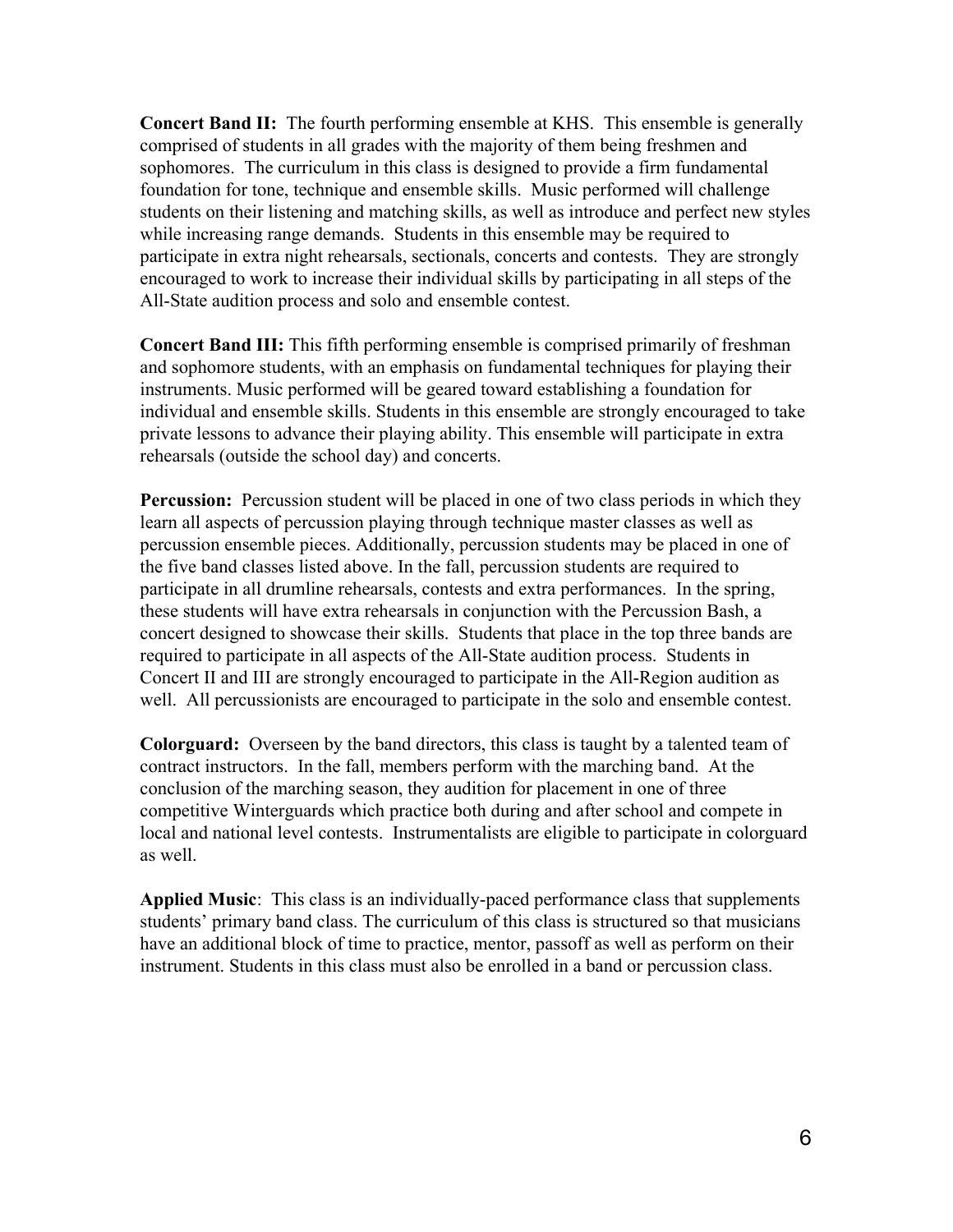#### **Class Schedule**

Please read the attached schedule closely, noting start and end times that extend past the regular school day. Do not schedule appointments during rehearsals.

| KHS Band Schedule 2015-2016 |                               |                      |  |
|-----------------------------|-------------------------------|----------------------|--|
| <b>Period</b>               | A                             | в                    |  |
| 1st - 8:00-9:20             | <b>Symphonic Band</b>         |                      |  |
| 2nd - 9:26-11:02            | <b>Wind Ensemble</b>          | <b>Wind Ensemble</b> |  |
| $3rd -$<br>11:08-12:38      | Concert Band 2/Concert Band 3 | <b>Applied Music</b> |  |
| 4th - 1:19-2:49             | Percussion 1                  | Percussion 2         |  |
| $5th - 2:55 - 4:15$         | Concert Band 1/Color Guard    |                      |  |

- Symphonic Band will start at 8:00am instead of 8:30am for the duration of the school year.
- Concert Band 1 will end at 3:45pm until Thanksgiving, but will extend to 4:20pm from November 26 to the end of the school year.
- Wind Ensemble is double-blocked and will meet on both A days and B days.

#### **Additional Ensembles**

**Jazz Band: Students can participate in Jazz Band in the Spring. This ensemble meets after school only, and students must be concurrently enrolled in a band class that meets during the school day. Jazz Band auditions will take place after marching season.**

### **Private Lessons**

The single most important factor in the development of a truly outstanding band program is the development of the individual players. Private lessons are the most valuable tool we can offer our students to aid in their progression through the program. **All students are strongly encouraged to take private lessons.**

There are many opportunities in the area for student musicians to study privately with professional teachers. We prefer that students study with director-approved teachers and avoid lessons at music stores, churches, etc. where values and standards may differ. We have at least one private teacher on each instrument who can teach either during the school day or outside of school hours. Lessons are \$19 per 30 minute lesson, once a week. Information on how to enroll will be distributed during the first week of classes. A limited number of scholarships are available for those in need. Please talk to your band director to obtain the appropriate forms.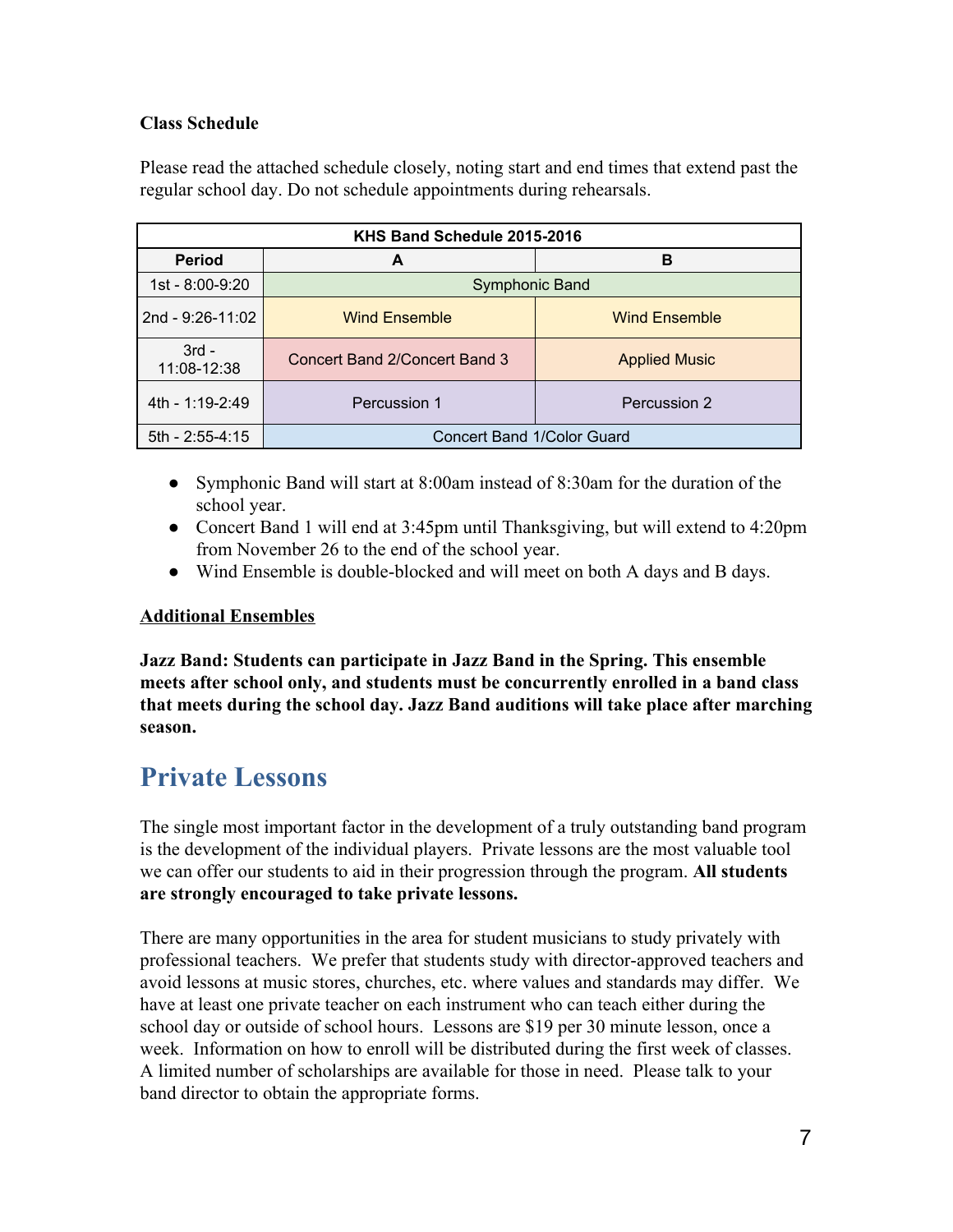# GENERAL INFO, GUIDELINES, and POLICIES

### **Grading**

Students receive grades in three different categories: major performances, class performance objectives, and participation. The major performance category includes all marching band and concert performances throughout the year. Objective sheets contain specific skills that the students are required to perform for a band director, staff member or student teacher. Objectives will have specific due dates. Students will have the opportunity to pass off objectives in class. However, if the standard is not met in the first attempt, the student will need to schedule a time with their director to complete the requirement. Objective grades are pass/fail. Multiple opportunities are available for passing off objectives. The last type of grade is the participation grade which can include, supply checks, dot book checks, theory worksheets, vocabulary tests and other pertinent written assignments.

### **General Rules/Behavior Expectations**

There are several different sets of rules and expectations for the different scenarios that apply to the KHS Band. In general, all KISD and Keller High School regulations and the Code of Conduct will apply at all KHS Band events from the classroom to out-of-state travel. In addition:

- 1. All KHS Band students should demonstrate the highest level of integrity and good citizenship at all times (in or out of uniform).
- 2. KHS Band students will treat all adults and authority figures with respect at all times.
- 3. KHS Band students will represent the band program, Keller High School, and the community with pride and dignity at all events, public or private.
- 4. KHS Band students will serve the program and the school when called upon and support the spirit of community within the program.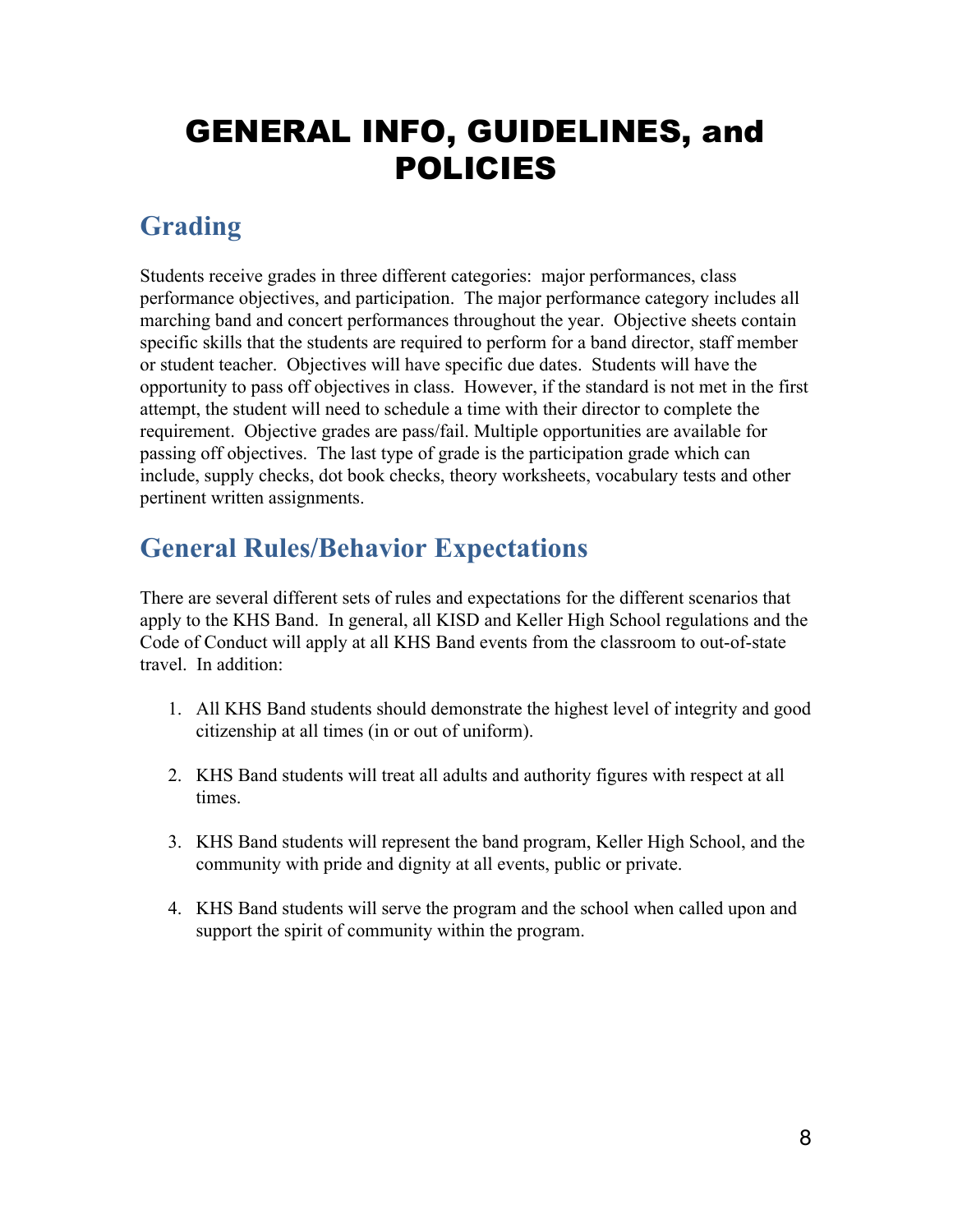### **Attendance Policy**

All students in the KHS Band are required to participate in the JV or Varsity marching band as well as a concert band/colorguard/percussion class and must attend all required rehearsals and performances for each group in order to maintain membership in the band program. All rehearsals and performances are listed on the band calendar posted at [www.indianband.org](http://www.indianband.org/). Performances include but are not limited to football games, marching contests, parades, pep rallies, the annual March-a-thon, KHS Band Preview Night as well as concerts and concert band, percussion and colorguard contests.

Students and parents are responsible for checking the calendar and scheduling work, medical, dental, and other appointments, as well as trips, at times that do not conflict with scheduled rehearsals or performances. **It is not acceptable for students to miss a rehearsal or performance for non-emergency medical, dental, orthodontic or other appointments. College visits, blood drives, work, club meetings, tutorials, church, other non-school related activities and transportation problems will not be considered excused absences or tardies.**

Teachers are required to provide before- and after-school tutorials. Ask your sponsor about alternate club meeting times. Private lessons, and conflicts with other UIL activities (choir, football, volleyball, etc.) will be evaluated on an individual basis and allowances may be made for missing a portion of a rehearsal for these reasons.

Any student who does not comply with the band rehearsal and performance requirements may receive a lower grade or be reassigned or removed from the program at the directors' discretion.

**Varsity Marching Band Attendance Policy**: **In order to retain a spot in the Varsity Marching Band, a student cannot miss more than one rehearsal each month, excused or unexcused. This includes all after-school, evening or morning marching rehearsals. Students who leave practice earlier than the designated end of rehearsal will also be counted absent. If you attend school that day, you are expected to come to marching rehearsal.**

#### **Procedure for reporting an absence**

If a student is ill and unable to attend practice, they should notify the director of their band class **prior to** the start of practice. Upon returning to school, they will need to produce a doctor's note that can be kept on file as documentation of the absence.

In the event of a family emergency, we ask that the student email the director of their band class as soon as possible.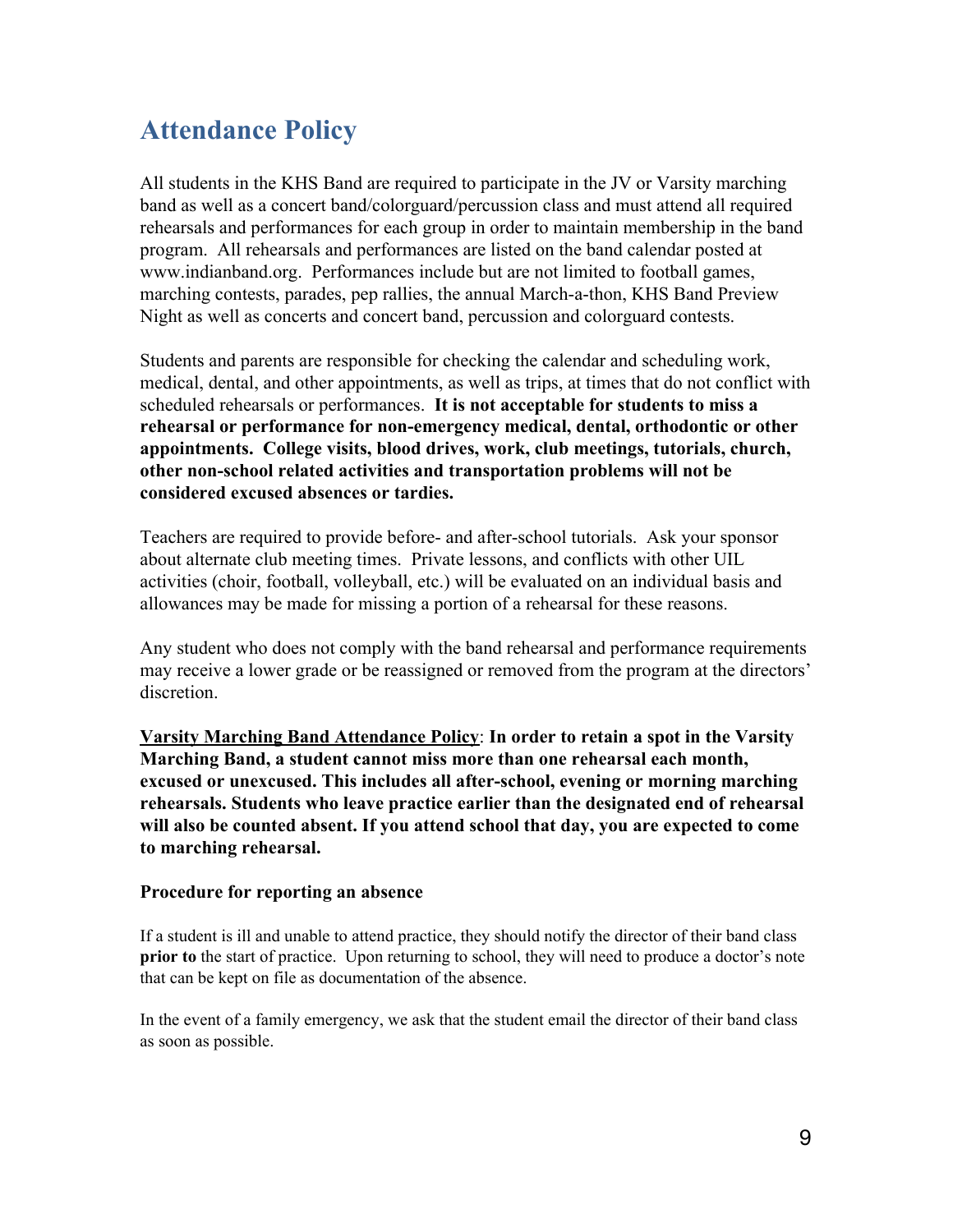In these cases, if proper communication and documentation procedures are followed, the absences will be excused. Students need to make every effort to learn any material that they missed as soon as possible so that they do not fall behind.

Because band is a team activity, unexcused absences will not be tolerated. After the first unexcused absence a student will be given a verbal warning and they will be placed on probationary status. After the second unexcused absence the directors will have a conference with the student and parents if necessary and reevaluate the student's status within the band program. Students that attempt to deceive the directors regarding the nature of their absence will be referred to their Assistant Principal for disciplinary action.

# **All-State Audition Commitment**

Students in the Wind Ensemble, Symphonic Band and Concert Band I are required to learn the All-State Music and audition for a place in one of the bands as part of their curriculum. Concert II and Concert III students are highly encouraged to enlist in this audition process as well. By auditioning for All-State, students are committing to participating in the following events:

- 1. Mock All-Region Auditions
- 2. All-Region Auditions (Phase I and Phase II, when applicable for your instrument)
- 3.  $9<sup>th</sup>$  Grade All-Region Auditions (for all  $9<sup>th</sup>$  graders who do not earn a place in the high school Region Band)
- 4. All-Area Auditions (for students who advance to the Area level)
- 5. All-Region Band Clinic/Concert (required for all students who earn a place in the ensemble)
- 6. All-State Band Clinic/Concert (a very special event for students who earn a place in the All-State Band)

Specific dates for each of these events are available on the online calendar. School Bus Transportation is provided for most of these events.

# **SAT/ACT**

Every effort is made to ensure that a student can be academically competitive while fully contributing to the band program. However, many of the band's major contests exist on SAT and ACT testing dates. For the convenience of parents and students, the band calendar found at www.indianband.org, contains recommended ACT and SAT testing dates that do not conflict with band events. Students and parents are expected to consult this guide when selecting their testing dates.

In the event that a student is testing on the morning following a football game, they are given the opportunity to leave with their parents AFTER half time. The procedure is outlined below.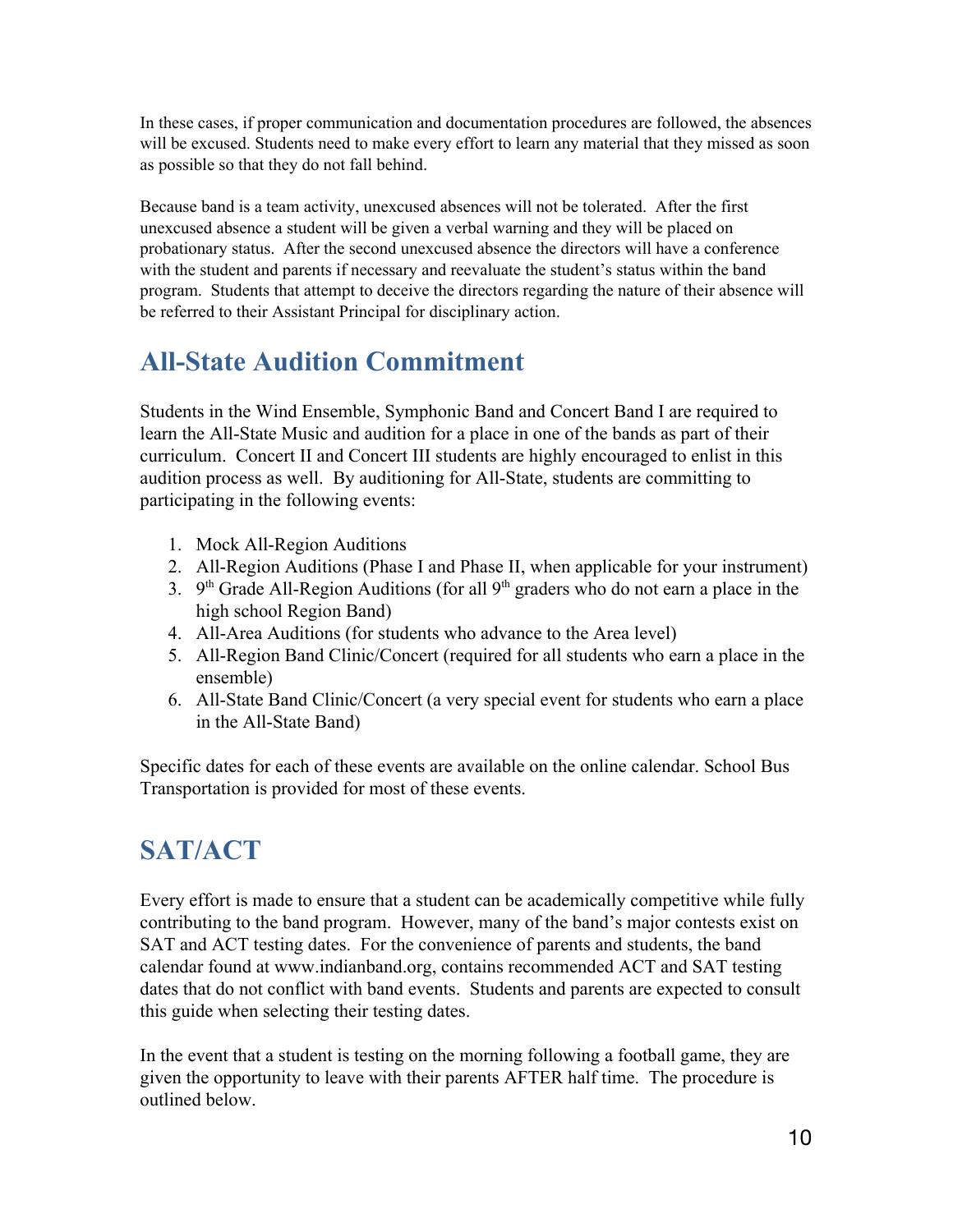- 1. A parent must notify the student's band director via email or writing 24 hours prior to the start of the game.
- 2. The student will perform all of their regular game duties, including half time in its entirety.
- 3. Upon returning to the stands after half time, the student and parent must check out in person with a band director (McGahey, Heath, Bloss, Chapple). **Students are not allowed to leave with another student's parents.**

# **Eligibility**

According to the UIL rules that govern all UIL activities in the state of Texas, students must be passing all classes with a 70 or higher at the UIL designated checkpoints throughout the year in order to participate in performance events (usually every three weeks). **It is the student and parent's responsibility to consult Home Access Center, progress reports, and their other teachers to ensure that the student remains passing.** Students that lose eligibility will not be allowed to participate in ticketed performances (such as football games and the Spring Benefit Dinner/Concert), contests (including All-Region Band, Solo and Ensemble, and Marching/Concert Band Contests), any trips taken in the fall or spring, or various other performances. **Ineligible students must attend all rehearsals and are still eligible to participate in non-ticketed concerts, such as the Winter and Midwinter Concerts.**  In the event that a student becomes ineligible, a band director will inform them of their expected performance involvement. Any student who becomes ineligible may be reassigned to another class during the fall or spring semesters at the discretion of the band director. For your convenience, the grading checkpoints are noted on the band calendar found at www.indianband.org.

### **Policies for Facilities and Equipment**

- 1. There is to be no food, gum, candy, or drinks (other than water) in the bandhall at any time unless specific permission is given by a director or teacher.
- 2. Do not abuse or misuse any KHS Band equipment including, but not limited to: instruments, chairs, stands, risers, podiums, tuners, lockers, etc. Any student found doing so may be required to purchase replacement equipment or pay to repair the equipment at the directors' discretion.
- 3. Instruments are to be kept in their cases (closed correctly) in the correct locker at all times when not in use or at home. **Do not leave instruments or cases sitting out in anywhere in the band hall at any time.**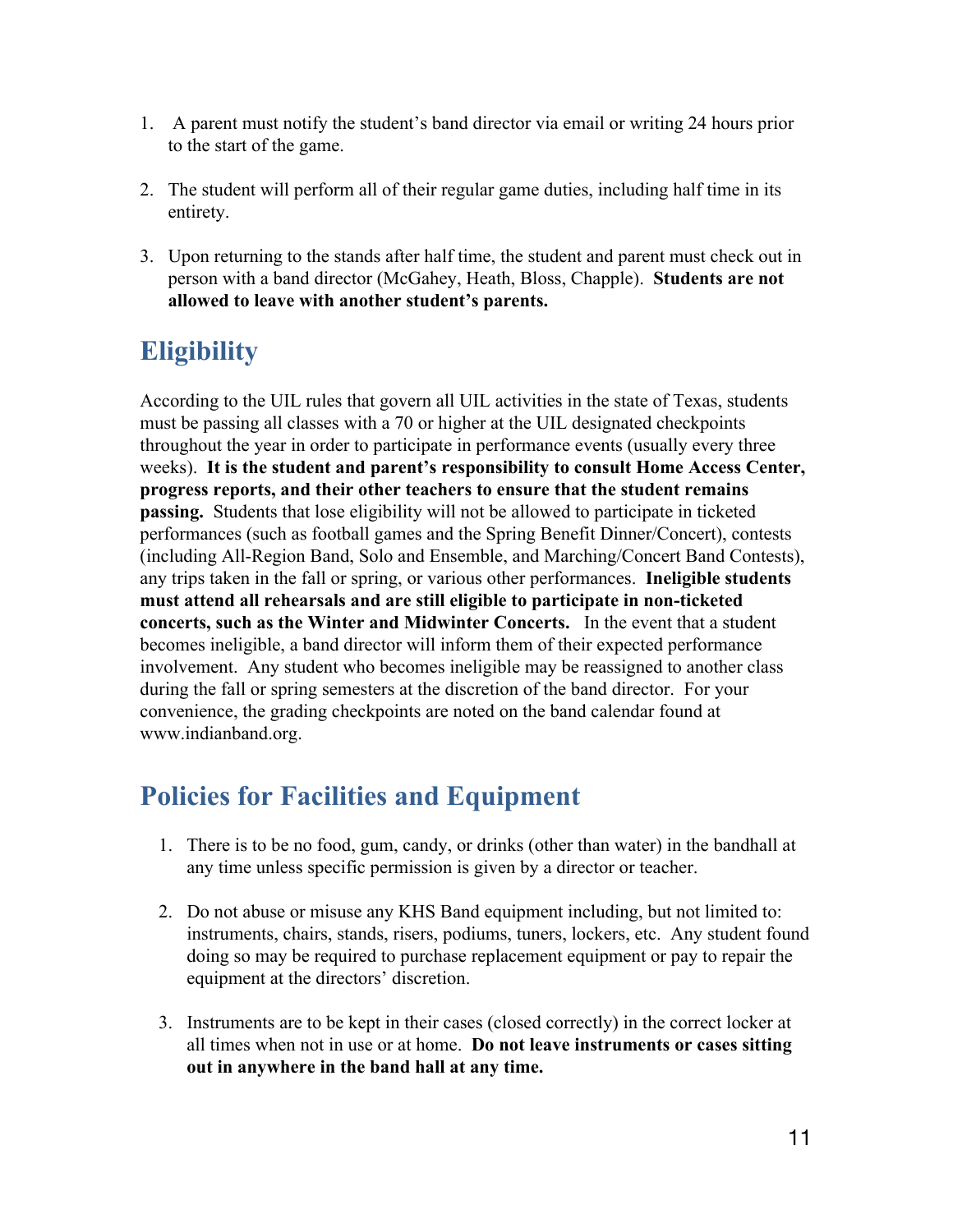- 4. When possible, each student will be issued a bandhall locker. This is for storage of the following, and only the following: instrument (in case), music (in correct binder or folder), flip folder (marching season only), dot book (marching season only), current day's rehearsal clothes/shoes (marching season only, must be removed after rehearsal, not allowed to stay overnight), water jug for that day's rehearsal (marching season only, must be removed after rehearsal, not allowed to stay overnight), items needed for performance or other event later that same day (blue bags, concert tux, etc). School books, jackets, etc. may only be in the locker during the student's band class, rehearsal or sectional and must be completely removed after class or the sectional is dismissed. **Any items not listed above will be confiscated and disposed of properly, without additional warning. This may result in losing locker privileges.**
- 5. All students are required to provide locks for their lockers and they must bring the combination to a band director prior to putting the lock on the locker. If at any time a lock is found that does not have a combination on file, it will be cut off and discarded. The KHS Band is not responsible for any lost or stolen items. Do not leave valuables unattended, and lock your locker every time you open it.
- 6. Lockers are to be kept neat and clean at all times. Any student who abuses the privilege of having a band locker will have that privilege revoked and will not be allowed to store any belongings in the bandhall.
- 7. Instruments are to be kept clean and in correct working order at all times. Failure to do so by a student using a school-owned instrument may result in a fine and/or loss of the privilege of using the instrument. Failure to take proper care of a school-owned instrument (handling, storage, etc.) may also result in fines and/or loss of use of the instrument.
- 8. Non-percussionists should never touch, play, or move any percussion equipment without specifically being told to do so by a director or percussion section leader.
- 9. Do not play on or handle another student's instrument unless specifically asked to do so by a director.
- 10. Practice rooms are for practicing, pass–offs, and private lessons or help sessions only. Priority is given to those students and teachers having private lessons. Do not create unnecessary noise or disturbance in the practice rooms or practice room hallways at any time.
- 11. Only band students are allowed in the bandhall. Do not bring people who are not in band in with you, and if you see someone who shouldn't be here, politely ask them to leave or to see a director.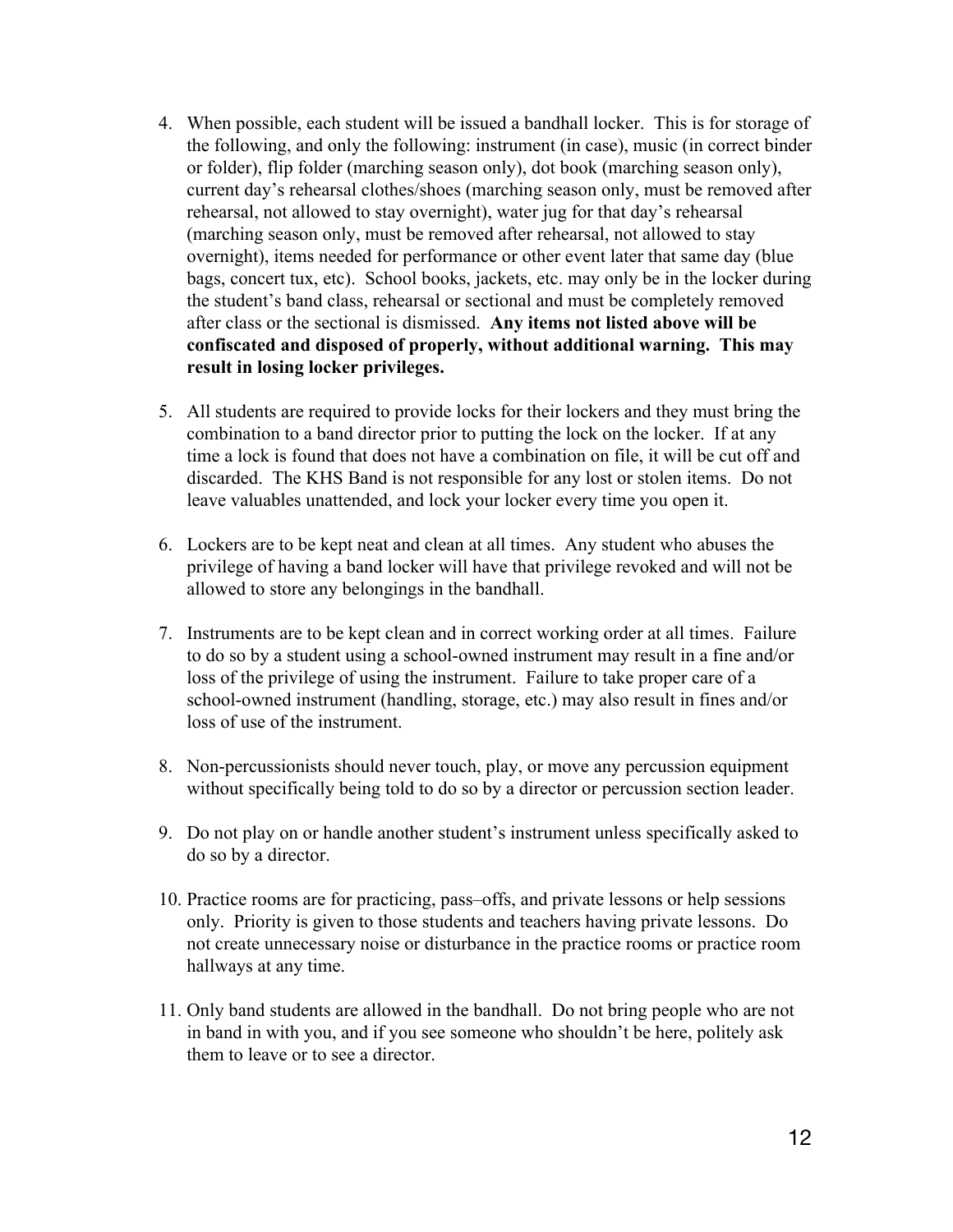- 12. We have limited space for the many ensembles and groups who rehearse throughout the day. Facilities are being used before, after, and during every period of the school day. Students are expected to be respectful of the rehearsals being conducted and avoid interruption. In the event a student must enter the band hall during a rehearsal they are not a part of, they need to have a Director/Attendance Office pass, be attending a lesson, or placing/retrieving approved locker items at the beginning or end of school.
- 13. The directors' offices are private. Do not enter unless asked to do so by a director. Always knock on the door and wait to be waved in before entering.
- 14. Only percussion and guard students are allowed to enter their respective rooms. These areas are for their storage and practice. Any other student who enters either room without permission will have their storage privileges revoked.
- 15. It is each band student's responsibility to maintain our facilities. Take pride in our space; clean-up after yourselves (and others if necessary); and don't wait to be asked to help.

### **School-Owned Instruments**

Students who play the following instruments will have one or both of their instruments (concert and marching) provided for them by the school: oboe, bassoon, bass clarinet, tenor saxophone, bari saxophone, French horn, euphonium, tuba, and percussion.

These instruments can be rented from the school for the fee of \$100.00 per year. This fee covers both the marching and concert horns if applicable and is due at the beginning of the school year or upon issuance of the instrument. Students using school-owned instruments will also sign and return the Instrument Usage Agreement showing that they understand and agree to abide by the policies for school instrument usage.

Though issued to individual students, these instruments remain the property of Keller High School and the Keller ISD. **No student or parent will take any action on a school-owned instrument without the express permission of a KHS band director.** This includes repair, maintenance, modification, replacement of parts, etc. Any student or parent not satisfied with the brand, quality, age, etc. of the instrument issued to them may waive their right to rent a school horn and provide their own instrument for usage. No previously paid instrument rental fees will be refunded in that situation. Any student found misusing, abusing, or failing to maintain and care for the instrument properly may receive a fine and/or have their use of the instrument revoked. Instrument rental fees are non-refundable.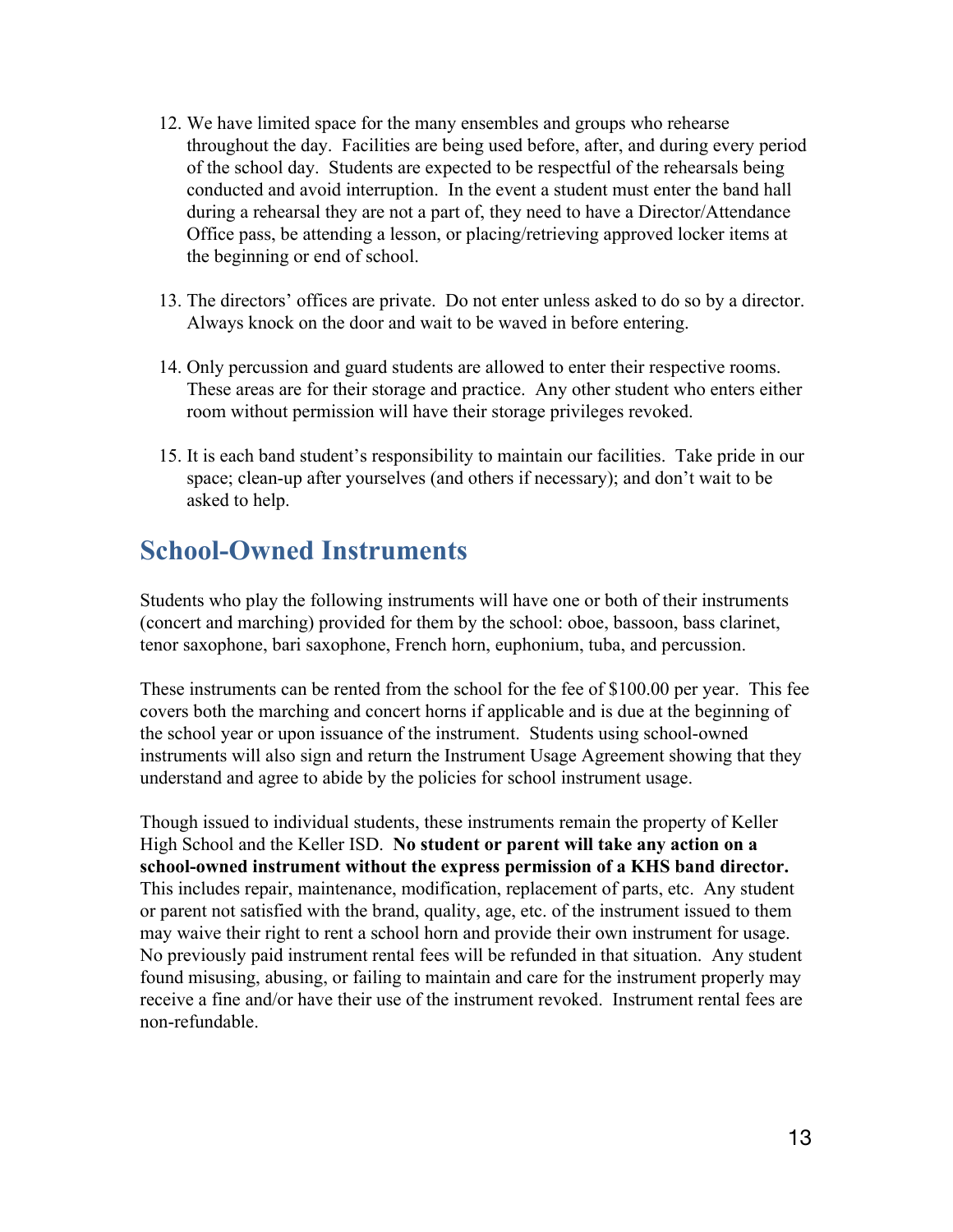### **Fees, Expenses, and General Supplies**

Each student will be required to pay/purchase the following except where indicated as optional or only required for specific groups, etc. The fees are due at band registration and periodically throughout the year. Families that are experiencing financial difficulties should consult a band director to discuss payment options. Colorguard and Drumline students will be responsible for additional items or fees not included below.

- 1. **Participation Fee (\$400.00) required yearly.** Additional siblings are \$250 each. The participation fee helps to cover the cost of drill, music, and show designers, specialized instructors, clinicians, and masterclass teachers throughout the year. It is also provides for the repair or replacement of old equipment and the purchase of new. This fee also includes 2 band shirts that we were at performances and a drink fee. We purchase water with the drink fee for the many performances we have during the school year.
- 2. **Marching Shoes (\$40.00) required.** Each student (except for color guard members) must have our black, standard issue marching shoes. These are part of the marching uniform and can be worn for multiple years. Only new students and those returning members needing to replace theirs need to order and pay for marching shoes.
- 3. **Gloves (\$8.00) required yearly.** Each woodwind and brass player must have our white, standard issue marching gloves as part of their uniform. Each student will receive two pair for \$8.00. Replacement gloves will be available at a \$5 each throughout the season while supplies last.
- 4. **Uniform Cleaning Fee (\$30.00) required yearly.** All students (except color guard members) will pay this fee to provide for the cleaning of their marching uniform throughout the season.
- 5. **Carry Bag (\$25.00) optional.** These personalized, embroidered bags can be used by students to bring marching clothes to school, or as a carry-on bag for longer trips. We do not take these bags on short bus rides or into the stands at any games.
- 6. **Region Fee (\$12.00) required for members of the Wind Ensemble, Symphonic Band, and Concert Band 1.** This fee is determined by TMEA and is the first step of three in auditioning for the All State Bands. Students enrolled in Concert Band 2 and 3 are encouraged to participate. Paid in the fall.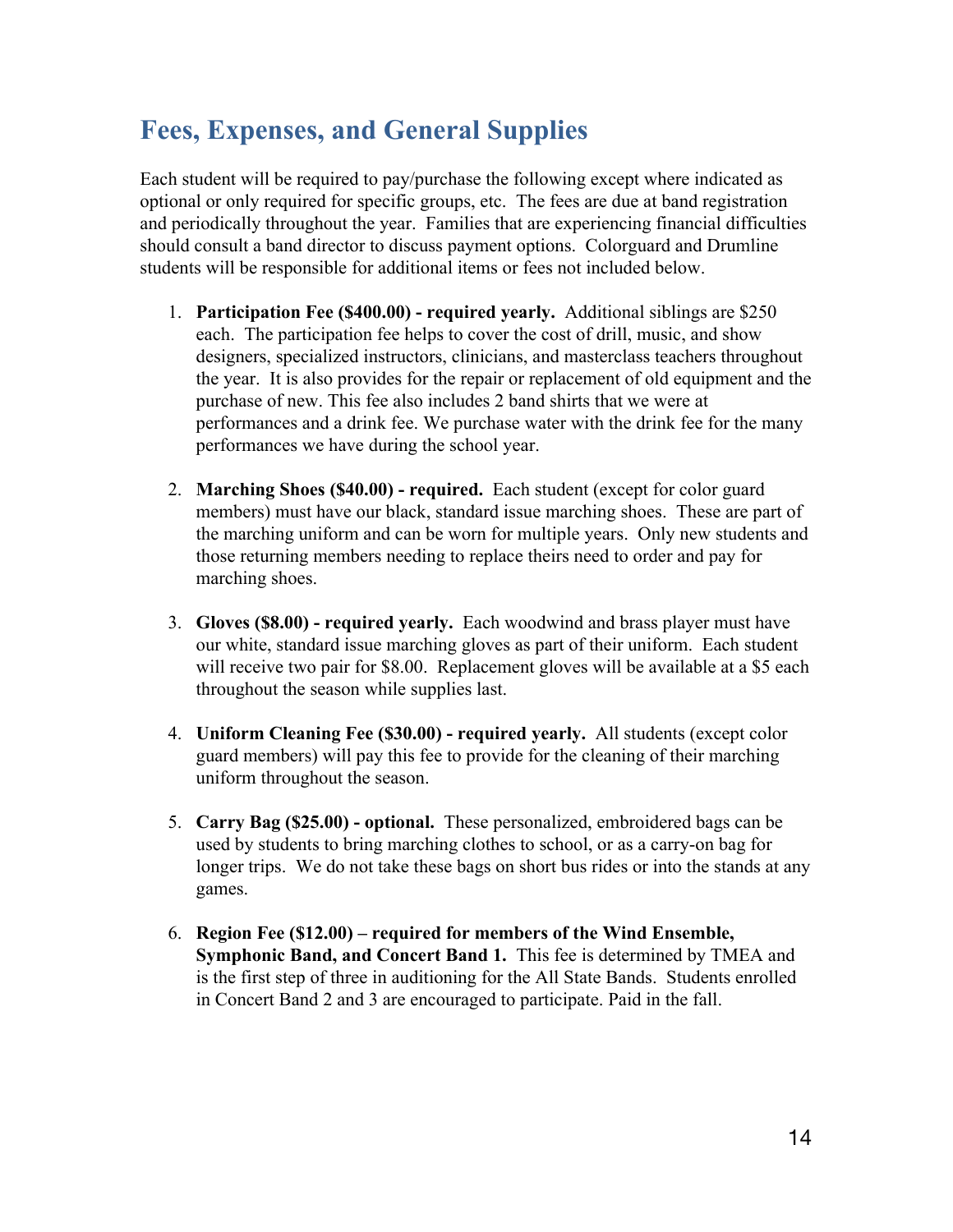- 7. **Solo and Ensemble Fee (\$10.00 entry, \$40.00 for a KHS supplied accompanist) – required for members of the Wind Ensemble, Symphonic Band and Concert Band I.** Concert II and III members are strongly encouraged to participate. Paid in the spring.
- 8. **Black Socks required.** Each student (except for colorguard members) will be required to wear solid, dark black socks with their marching uniform. Socks must come to mid-calf or knee. No designs or shades of gray or any color besides black will be permitted. Socks must be completely opaque when worn (no skin shows through). We recommend the cheap, nylon socks as they maintain their color after washing where cotton will fade and be unacceptable.
- 9. **Flip Folder and Lyre - required.** Each student (except for color guard members and members of the front ensemble) must have a standard music flip folder with at least 10 pages for marching music storage. These can be purchased at the local music stores for under \$10.00.
- 10. **Dot Book - required.** Each student (except for members of the front ensemble) must have a correct "dot book" (4x6, 50 sheet, spiral bound index cards worn on a lanyard around the neck, shoulder, or waist).
- 11. **Standard Instrument Supplies - required.** Each student must have the necessary supplies for his or her instrument at all times. This includes **quality** reeds, mallets, drum sticks, valve oil, flag tape, BLACK neck straps, etc.
- 12. **Spring Band Trip optional.** This fee varies depending on the location and itinerary of the trip which changes each year. Students will be given fundraising opportunities to offset the cost of the trip.
- 13. **Instrument Rental Fee (\$100.00) required yearly.** This fee is only required for those students who rent an instrument from Keller High School (including percussionists). \$100.00 covers both the marching and concert instrument for the entire school year.
- 14. **White Tuxedo Shirt (\$20) Black Cummerbund (\$6) and Bow-Tie (\$2 – required.** These items are for male students and are part of their concert season uniform. An order form will be sent home via email in October or November in anticipation of the Winter Concert.
- 15. **Summer Uniform required.** All band students must own a pair of school appropriate khaki shorts, brown belt, white socks, and neutral colored tennis shoes as these items make up our summer uniform.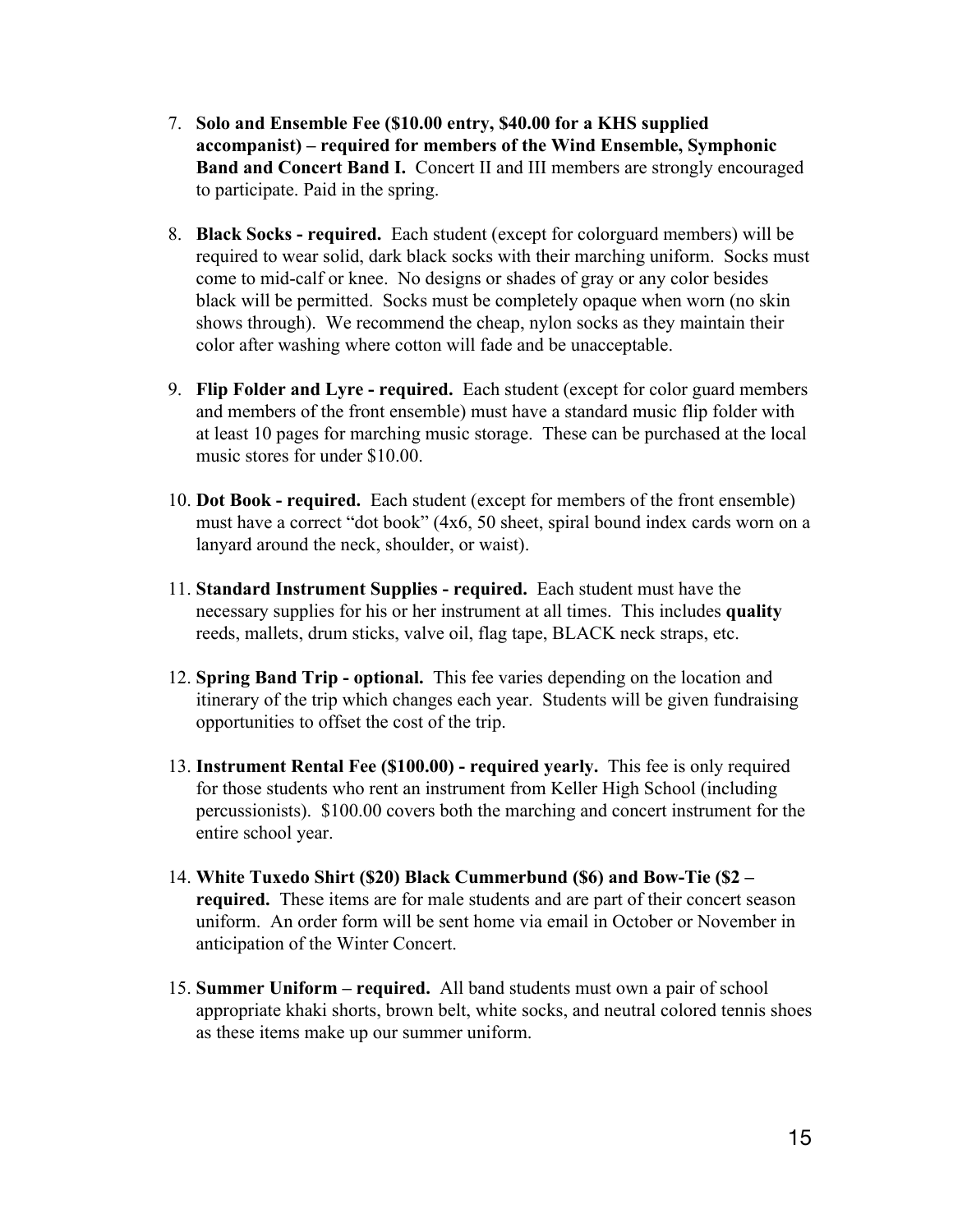#### Marching Band INFO, GUIDELINES, and POLICIES

### **Summer Camps**

- 1. **Summer Band Camp:** A vital part of the Keller High School Band program is Summer Band Camp. This camp is held annually (traditionally the last week of July and the first few weeks of August) before the start of the school instructional calendar. Students must attend the entire Summer Band Camp to be eligible for membership in the Varsity band. Excused absences from the camp are solely at the Directors' discretion. Any student with unexcused absences from summer band camp will automatically join the JV marching band.
- 2. **Drum Camp:** An integral and necessary part of the Keller High School percussion program is the Summer Drum Camp. This camp is held every year (which is traditionally the 3rd week of July) during the week preceding Band Camp. Although it is not necessary to attend Drum Camp to maintain membership in the KHS band, anyone who misses this camp will automatically be placed in the JV Drumline. All members have the option to challenge into the Varsity Drumline for the Varsity Band Show, but admittance into the Varsity Drumline Show is based solely on the Percussion Director's judgment.
- 3. **Guard Camp:** The color guard meets on its own during a week–long mandatory summer camp (usually mid-July). During this camp, members learn valuable equipment and movement fundamentals that are vital to their success as performers. Students that miss any instructional time during this week may be assigned to alternate positions by the director for all or portions of the varsity show marching band show.

### **Chain of Communication**

In any large organization, structure is the key to success. The "Chain of Communication" exists to help everyone understand the structure of the administration of the program. It is important for all members and parents to understand the "Chain of Communication" as it is in effect throughout the year. However, due to the incredibly busy schedule and large number of people involved at one time, the "Chain of Communication" is especially important during marching season. Although the directors would be happy to deal with each individual's issues personally, they could not possibly answer the questions of 400 students and their parents each time they should arise. This is especially true on performance or event days. **Students and parents are expected to use this tool whenever possible to convey information, seek clarification on certain topics, or to have questions answered.** Additional resources include the website, signs, white board at the front of the band hall, our Facebook group, Remind 101 texts, and aural announcements. All information is dispersed in multiple ways to maximize understanding.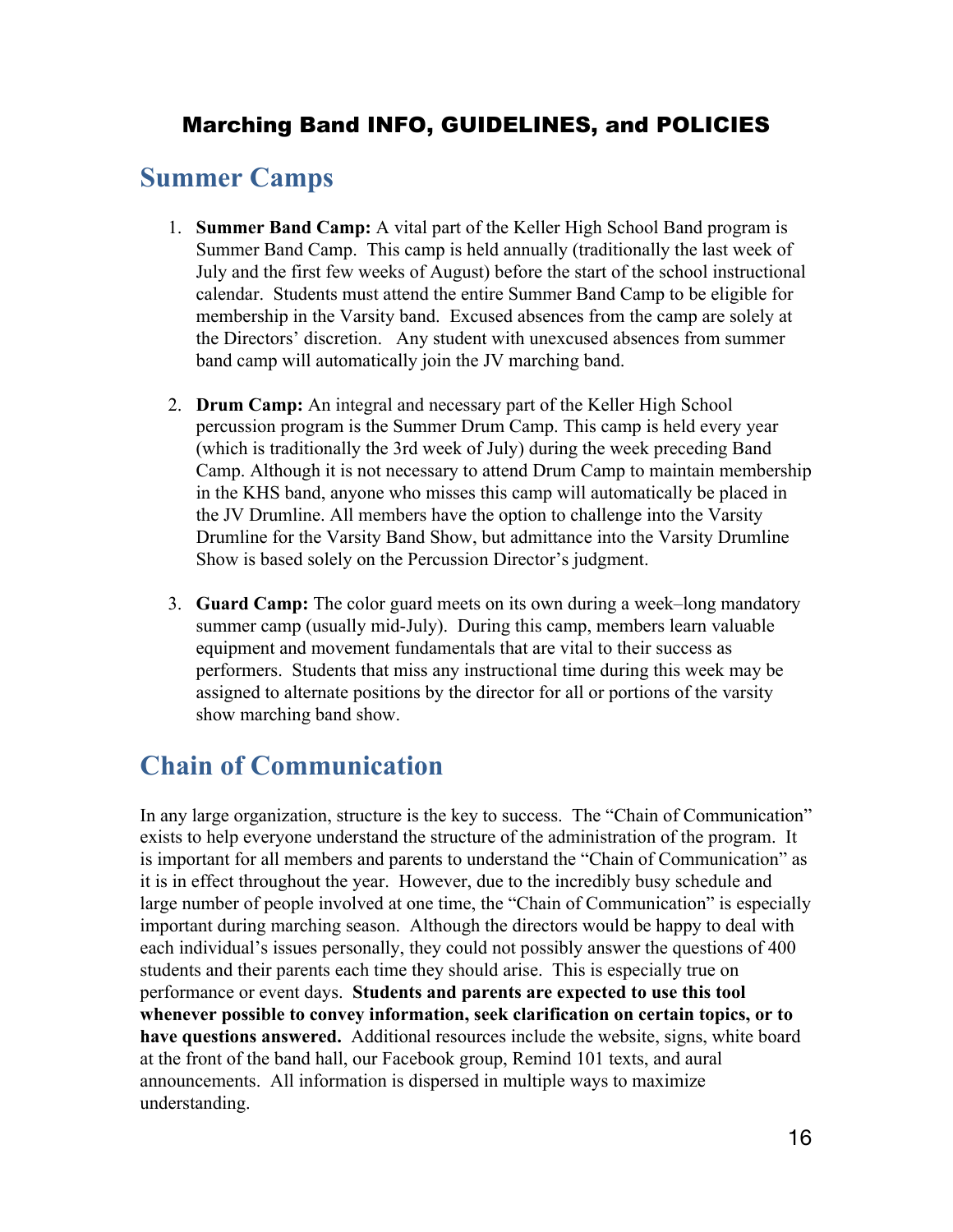

### **Rehearsal Policies**

- 1. All students must wear appropriate, light-colored, loose-fitting clothing to rehearsal. Shorts, short-sleeved shirts, socks and tennis shoes are the only acceptable clothing items. Students must also bring a brimmed hat and sunglasses to wear at every rehearsal. No long pants, long sleeves, or heavy clothing will be permitted on the marching field during weather where the high temperature for the day will reach 90 degrees or higher. **Any student not in compliance with dress requirements will not be allowed to participate in rehearsal and will be considered absent or tardy until the problem is corrected (unexcused).**
- 2. Every student must bring his or her own GALLON SIZE insulated water bottle to each rehearsal (put your name on this!). Frequent water breaks are given as hydration is the key to having a successful marching season in the Texas heat. Students should also drink water frequently throughout the day both before and after rehearsal in order to maintain proper hydration. Eating well and often will also increase the student's ability to cope with the extreme heat.
- 3. All rehearsals will begin and end at the scheduled times. Any student not completely ready for rehearsal when it begins will be considered tardy. The consequences for lack of supplies or tardiness are explained in the Marching Band Attendance Policy.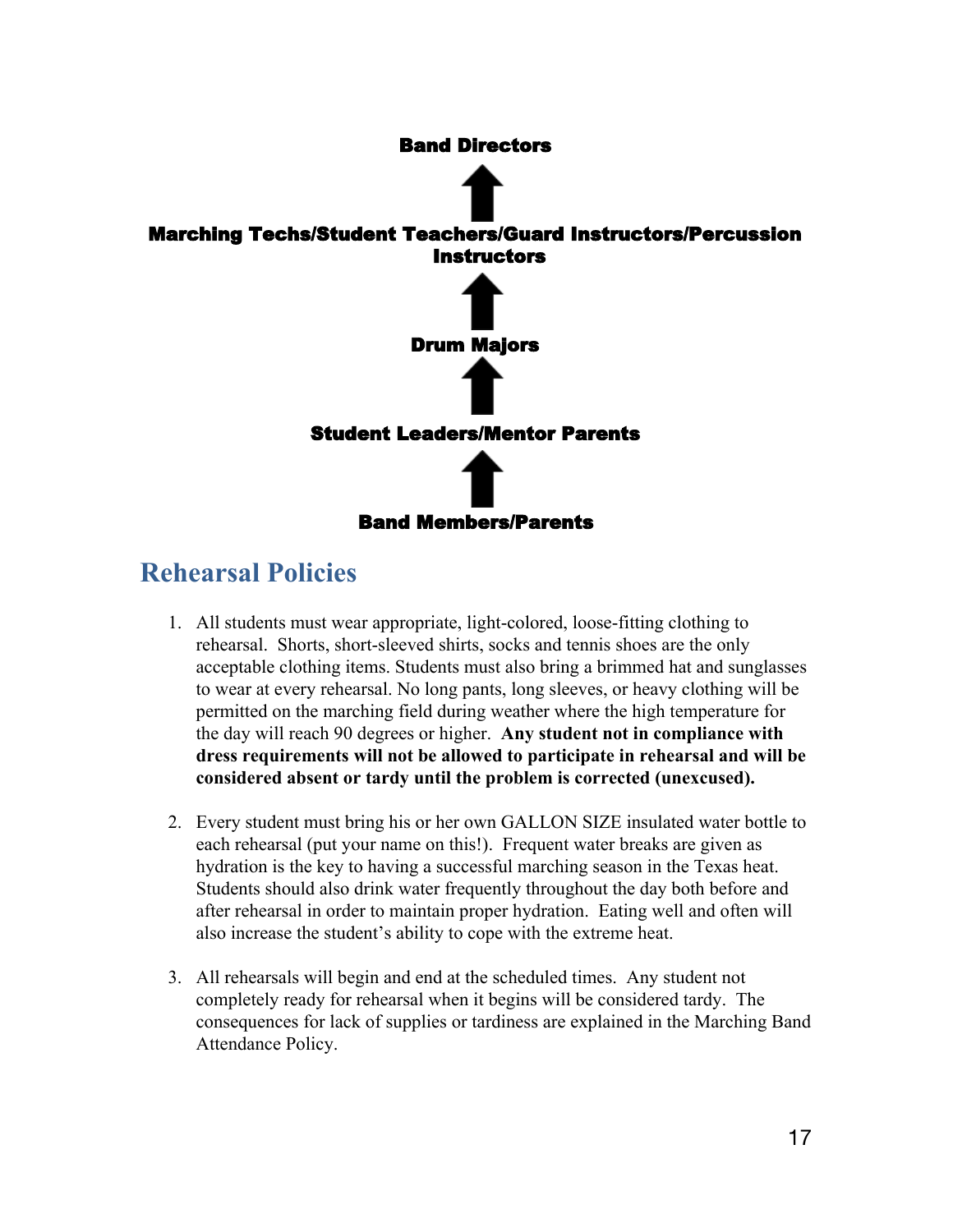- 4. Students are not permitted to leave early from rehearsal unless specific permission is given by a director.
- 5. All students are required to have the following supplies at each rehearsal: dot book, pencil, necessary music, drill charts (if applicable), instrument and all related equipment/supplies. **Students who do not have all supplies will not be allowed to participate in rehearsal and will be considered absent or tardy until the problem is corrected (unexcused).**
- 6. In the event of extreme heat, heavy rain, lightning or other circumstances that may interfere with our normal rehearsal, the directors have many options, and rehearsal will almost always go on. **Never assume that a rehearsal has been cancelled for any reason, especially inclement weather.** \*\*\*The KISD policies on heat and lightning will be observed when applicable.
- 7. All students are expected to demonstrate correct rehearsal etiquette at all times when rehearsing with the KHS Band. Students who consistently talk, fail to pay attention, or disrupt/prevent the learning of other students will not be allowed to participate in rehearsal and will be considered absent (unexcused).
- 8. Students are not permitted to drive any vehicle to the marching practice field unless specific permission is given by a director.

### **Performance Day Procedures and Policies**

Any appearance of the KHS Band in public constitutes a performance and reflects on Keller High School, KISD, and the community. It is important to remember that the appearance and actions of individual members will directly affect the image of the KHS Band, and all members should strive to project a favorable image at all times.

For any performance, students will be notified of a "call time", location, uniform requirements, required materials, and an approximate end time. For football games and marching contests, students will be expected to report to the pre-performance rehearsal in the rehearsal uniform (designated band shirt, athletic shorts, black band socks, black marching shoes, correct hair styling and at times, the band shako.) It is the student's responsibility to plan and manage time correctly in order to be on time to call time (it is recommended that you arrive 15 minutes before call time to ensure that you are ready and counted on time). Students are also responsible for making sure they have the required uniform parts and materials for each performance (or pre-performance rehearsal).

**Any student who does not have all of the correct uniform parts or required materials may not be allowed to participate in the performance. Students will be counted absent until problems are corrected and this may negatively affect the student's grade in their band class or status in the marching band.**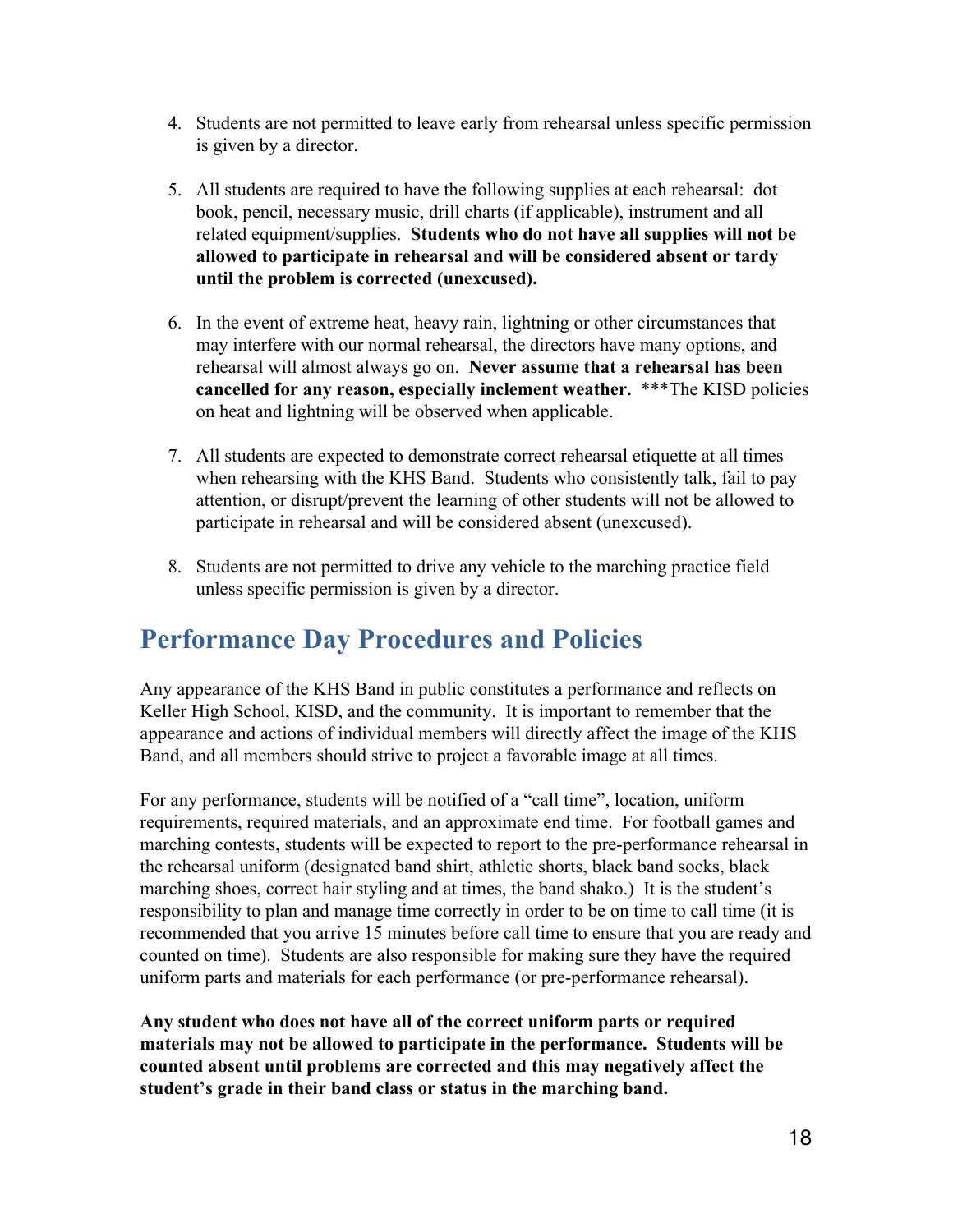A performance is not over until students are released from the bandhall following announcements, etc. Students are not permitted to leave early from performances without specific permission from a director. The request to leave early must be submitted in writing or email from a parent or guardian 24 hours in advance before the call time of a performance and must be approved by a director prior to the event.

#### **Performance Rules**

- \*\* "Uniform" refers to the full marching band uniform, half uniform (full uniform minus jacket, hat, gloves and gauntlets), the summer uniform (band t-shirt, khaki shorts, tennis shoes, solid brown belt), or any attire that the band wears as a unit.
	- 1. The chain of communication is always in effect.
	- 2. All uniform parts must be worn correctly at all times. Students are not permitted to wear uniform jackets or pants unzipped, pants straps down around their waists, any socks other than solid, dark black, or shoes other than the standard issue black marching shoes. When in the summer uniform, instructions will be given as to whether or not students must tuck in their shirts. Students will be expected to follow these instructions the first time they are given. Students will not wear anything on, over or in addition to the specified uniform unless specific permission to do so is given by a director. This includes hair decorations. **Students who do not wear their uniforms correctly may not be allowed to perform and could have their class grade lowered and band status changed as a result.**
	- 3. Conduct while in uniform is to be calm, mature, and appropriate at all times. No profanity, inappropriate behavior, or public displays of affection will be tolerated at any time.
	- 4. There is absolutely no eating, chewing gum, or drinking anything other than water while in uniform unless it is provided by the band as a part of a band function. Do not accept food, drink, etc. from parents or anyone other than designated band personnel during any performance event.
	- 5. No running or horseplay at any time when in uniform.
	- 6. Students' hair is to be completely off the collar and concealed when wearing the band shako. Ladies will wear their hair in a high bun, using gel and hairspray to eliminate any fly-aways. Hair must be performance ready at call time and will remain in the same position until the students are dismissed at the end of the event.
	- 7. No colored nail polish or visible jewelry is allowed while in uniform.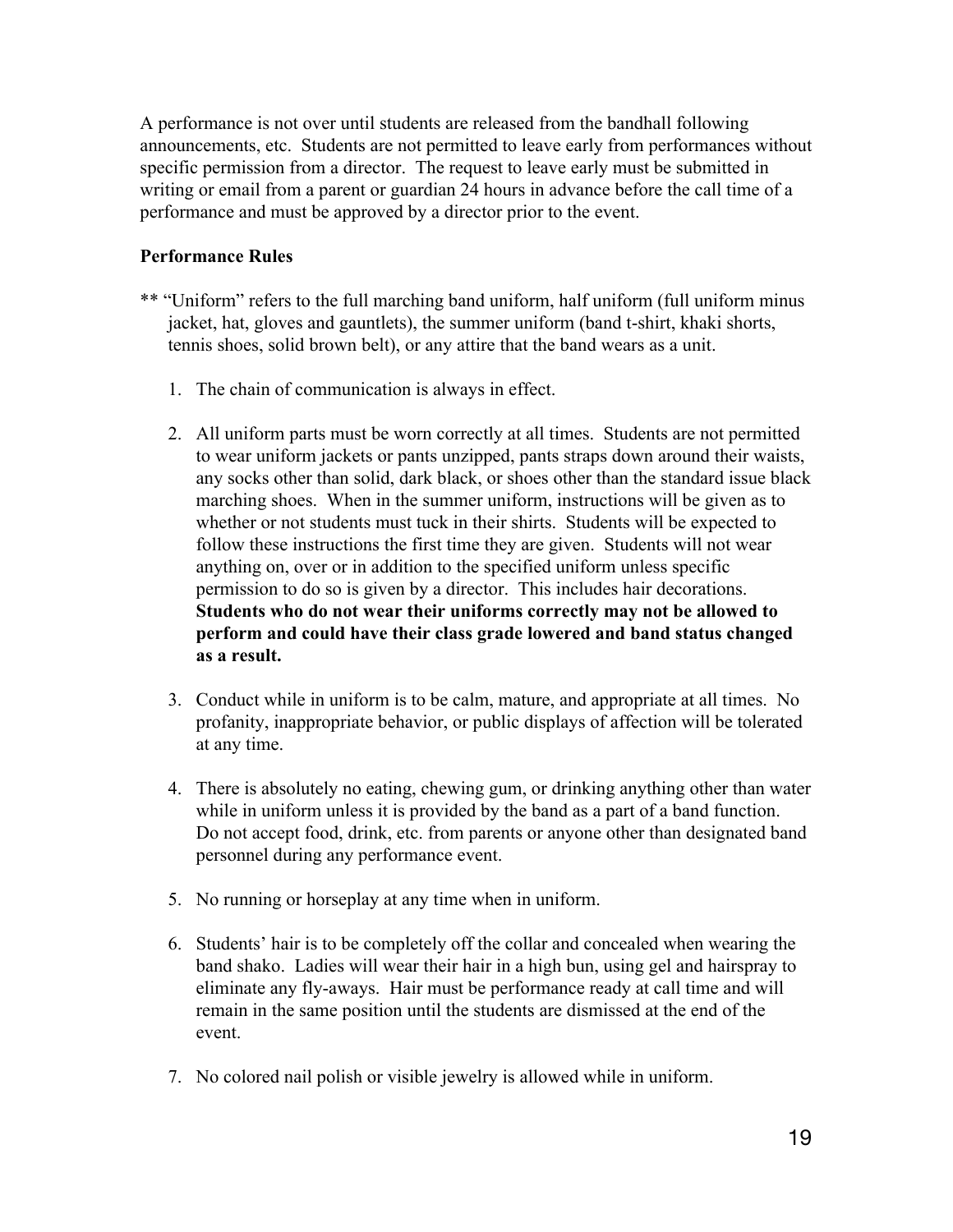- 8. When in a performance situation, students will only play when we play as a group unless otherwise instructed by a director.
- 9. Students are to remain with the group at all times unless specific permission is given by a director. Bathroom visits, etc. will all be administered and monitored by staff members or student leaders. **No student is to be away from the group at anytime without permission.**
- 10. Students should always be aware of their surroundings and conduct themselves and their conversations as if everyone around them (including directors, parents, and visiting parents and guests) is listening. Do not engage in conversation or behavior that could negatively impact the image of the Keller High School Band.
- 11. Only members, staff members, parent chaperones, and invited guests of the KHS Band will be allowed in the stands or with the band at any performance event unless specific permission is given by a director.
- 12. All students must participate in all aspects of each performance event as directed.
- 13. Always follow the instructions of any authority figure the first time they are given.
- **\*\*Students who choose not to follow all of the performance rules may be sent home from the event or asked not to perform. The student's class grade or band status may be lowered as a result.**

### **Travel Guidelines**

The Keller Band is constantly on the move, and it is important that we maintain our high standards and favorable image everywhere we go. All KISD, KHS, and general band rules and guidelines apply when the band travels. In addition:

- 1. Always wait for instructions from a band director before loading, unloading, moving, or taking any kind of action. Never assume that you know what we are doing. We will always give you the information that you need to know.
- 2. There will be no food, gum, candy, or drinks other than water at anytime while on a bus (in uniform or out) unless specific permission is given by a band director. Parent chaperones are not permitted to provide candy, etc. to students while on the bus.
- 3. Students will treat all authority figures with respect at all times. This includes directors, staff members, student leaders, parent chaperones, and bus drivers. Follow directions the first time they are given.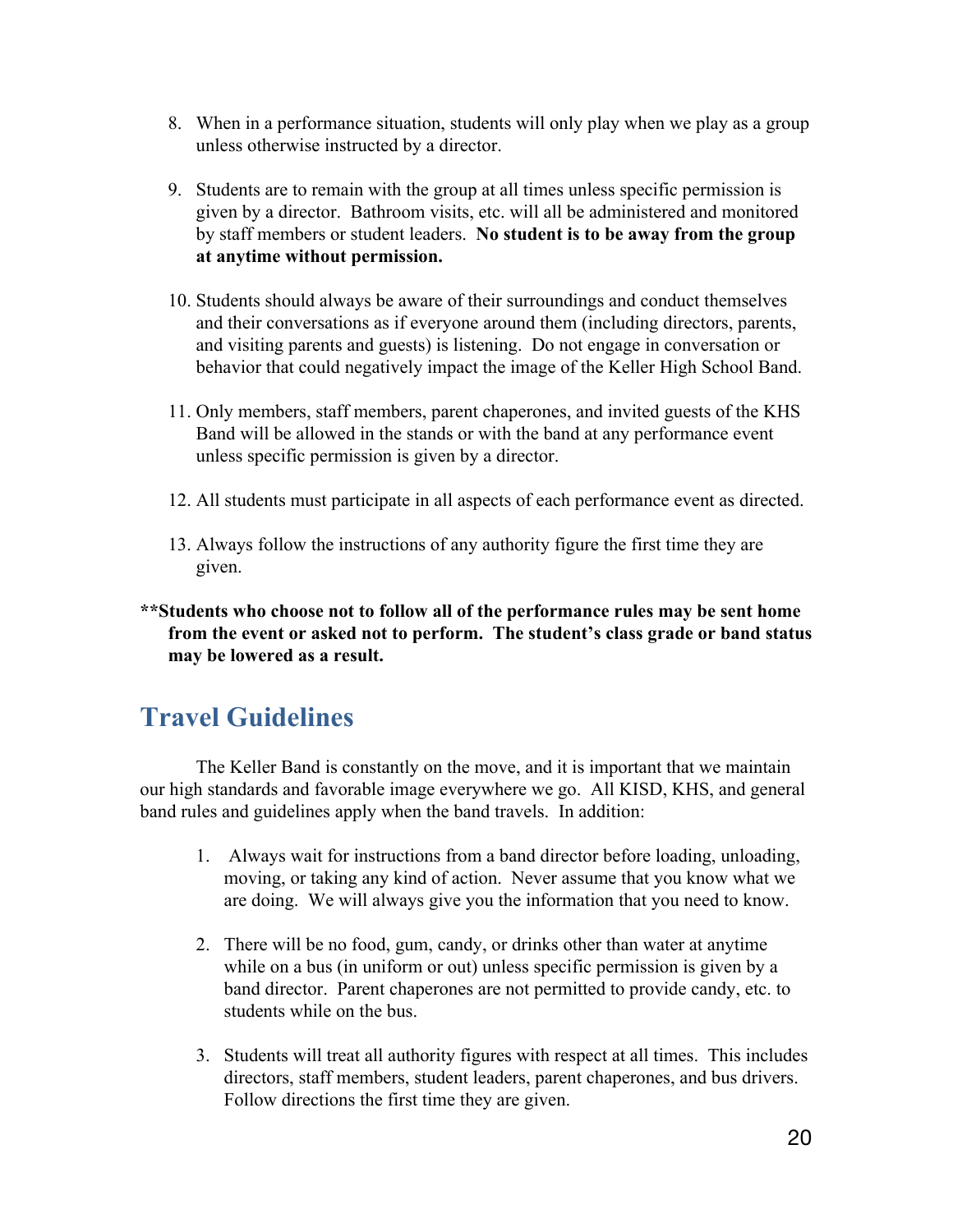- 4. Mp3 players, iPods, phones, video players, etc. may only be used on the bus when in route and must only be used with individual headphones that are not audible to anyone but the user. All media must be school appropriate and in compliance with the Student Code of Conduct.
- 5. Students are to be silent at any time when on a bus in a parking lot. It is vital that the bus drivers are able to communicate to get our large caravan to each location safely. Likewise, students will be silent any time a bus must stop at a railroad crossing.
- 6. Students are to remain seated (on your "seat"), facing forward at any time when the bus is in motion.

### **Marching Uniform Guidelines and Policies**

The KHS Band is very proud of its marching uniforms, and we expect students to take care of them so that they will last for years to come. Each student who uses a uniform must pay the \$30 cleaning fee and comply with all instructions related to the uniform.

- 1. Bring all personal uniform pieces to and from school as needed. **Do not leave socks, shoes, t-shirts, shorts, etc. (especially dirty ones) in the bandhall when not in use.**
- 2. Clean all personal uniform pieces between performances.
- 3. Hang all pieces of the uniform correctly and store your uniform on the correct rack at all times when not in use.
- 4. When wearing the uniform, wear all pieces correctly (no pants straps around your waist, jackets unzipped, etc.).
- 5. Follow uniform crew instructions at all times.
- 6. Do not attempt to clean, wash, alter, or repair your uniform without permission and instructions from a band director or a "uniform mom".
- 7. Do not eat, chew gum, or drink anything other than water while in uniform unless specific permission is given by a director. (See the Performance Rules section for more "don'ts" while in uniform.)
- 8. Students who damage or lose any part of the uniform may be required to pay for repair or replacement of the part or the whole uniform.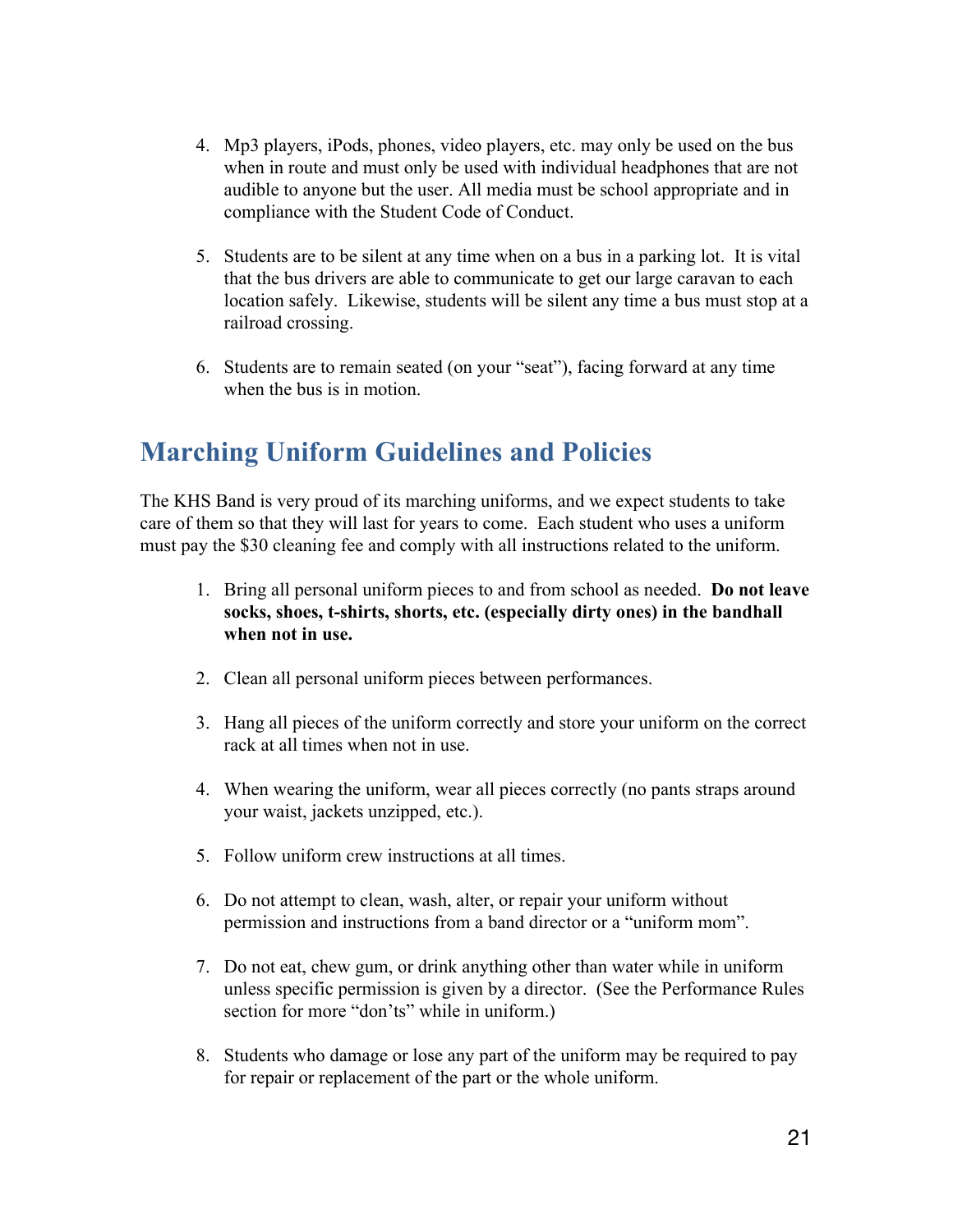#### **Uniform Part Pricing**

| Jacket    | \$150.00 | Pants               | \$60.00 |
|-----------|----------|---------------------|---------|
| Gauntlets | \$35.00  | Hat                 | \$30.00 |
| Hat Box   | \$5.00   | Garment Bag \$10.00 |         |
| Plume     | \$20.00  | Hanger              | \$5.00  |

# Concert Band INFO, GUIDELINES, and POLICIES

#### **Concert Attire**

For formal concerts, all KHS Band students will the wear proper "concert attire" listed below.

#### **Gentlemen will wear:**

| Tux Jacket (provided) | Tux Pants (provided)    | White Tuxedo Shirt       |
|-----------------------|-------------------------|--------------------------|
| <b>Black Bow Tie</b>  | <b>Black Cummerbund</b> | <b>Solid Black Socks</b> |

Solid Black Dress Shoes (marching shoes are acceptable)

Students are responsible for providing the tuxedo shirt, bow tie, cummerbund, socks, and shoes. These items will be available for purchase through the band department, or you may purchase them elsewhere. The tux jacket and pants will be provided by the band, and students will be responsible for caring for the garments properly as well as turning them in professionally dry cleaned at the end of the year. Students who lose or damage any part of the tuxedo may be required to pay to repair or replace the garment.

The cost of the tuxedo parts is as follows:

| Jacket \$50.00 | Pants \$50.00                                     | Garment Bag \$15.00 |  |
|----------------|---------------------------------------------------|---------------------|--|
| Hanger \$5.00  | Cleaning Fee (if not cleaned upon return) \$20.00 |                     |  |

#### **Ladies will wear solid black, professional concert attire:**

The following items are acceptable and expected:

- Black ankle-length skirt (slit no higher than knee), dress, or pants
- Black blouse or sweater with sleeves (quarter sleeve or more)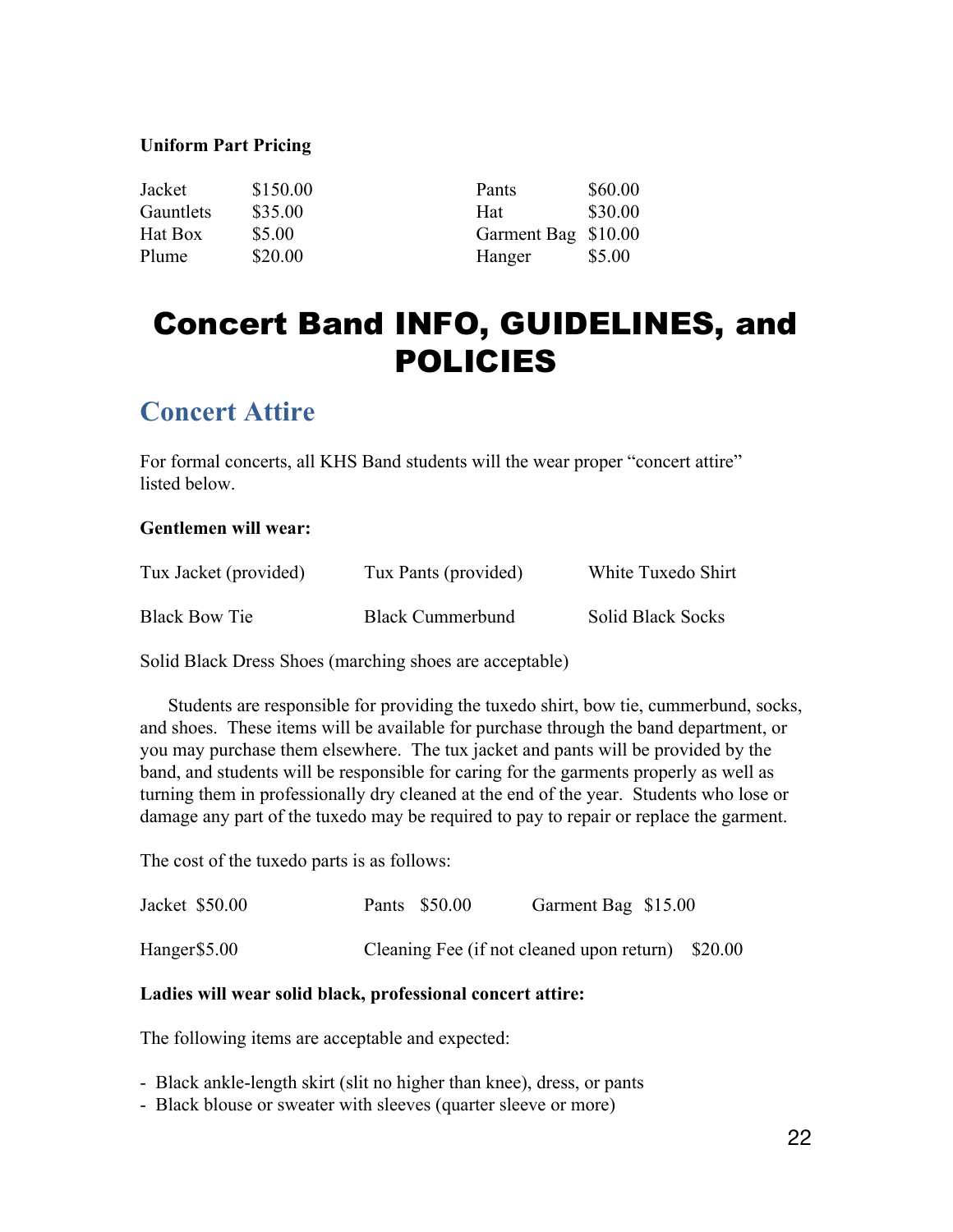- Black pantyhose, knee highs, or trouser socks
- Black **closed-toe** dress shoes

The following are **NOT** acceptable as concert attire:

- Shorts, short skirts, Capri pants, skirts with slits above the knee
- Sleeveless or strapless shirts or tops of any kind
- Bare shoulders, midriffs, legs, or feet
- Patterned clothing or colors other than black
- Excessive sequins, beads, etc.
- Blacks that obviously don't match (avoid velvet if possible)
- Excessive jewelry

Remember, this is a "dress-up" event. Dress as you would for church, a nice wedding, etc. Our image needs to be as professional as that of any major performing group (Ft. Worth Symphony, etc.). If you have questions about the acceptability of any item, please feel free to see a director for approval. Remember…"if in doubt…don't".

**\*\*\*Anyone who is not dressed appropriately for any KHS Band concert event will be sent home, and their participation grade will be affected.**

#### **Concert Etiquette**

Unfortunately, young people (and adults) in today's society are seldom exposed to formal concert situations, and most are unaware of the standards of appropriate behavior for such events. Concert etiquette is based on showing respect for the performers and for others in the audience as well. In our efforts to provide our students with a thorough music education, the KHS Band directors insist that all of our students and other audience members observe the following practices (please help educate those people that you invite to our concerts that may not know any better!):

- 1. Arrive at least five minutes prior to the published start time of the event in order to find your seat.
- 2. Dress appropriately for the event. Tank tops, cut-off shorts, gym clothes, dirty work clothes, etc. are generally not considered acceptable. Nice school clothes will usually suffice for school events. HATS OF ANY KIND ARE UNACCEPTABLE IN A FORMAL PERFORMANCE EVENT.
- 3. Only enter and leave the performance space between pieces or between bands. **Never enter or leave while a band is performing.**
- 4. Focus your attention on the performers at all times. Do not talk during any performance or create any distractions (candy wrappers, etc.).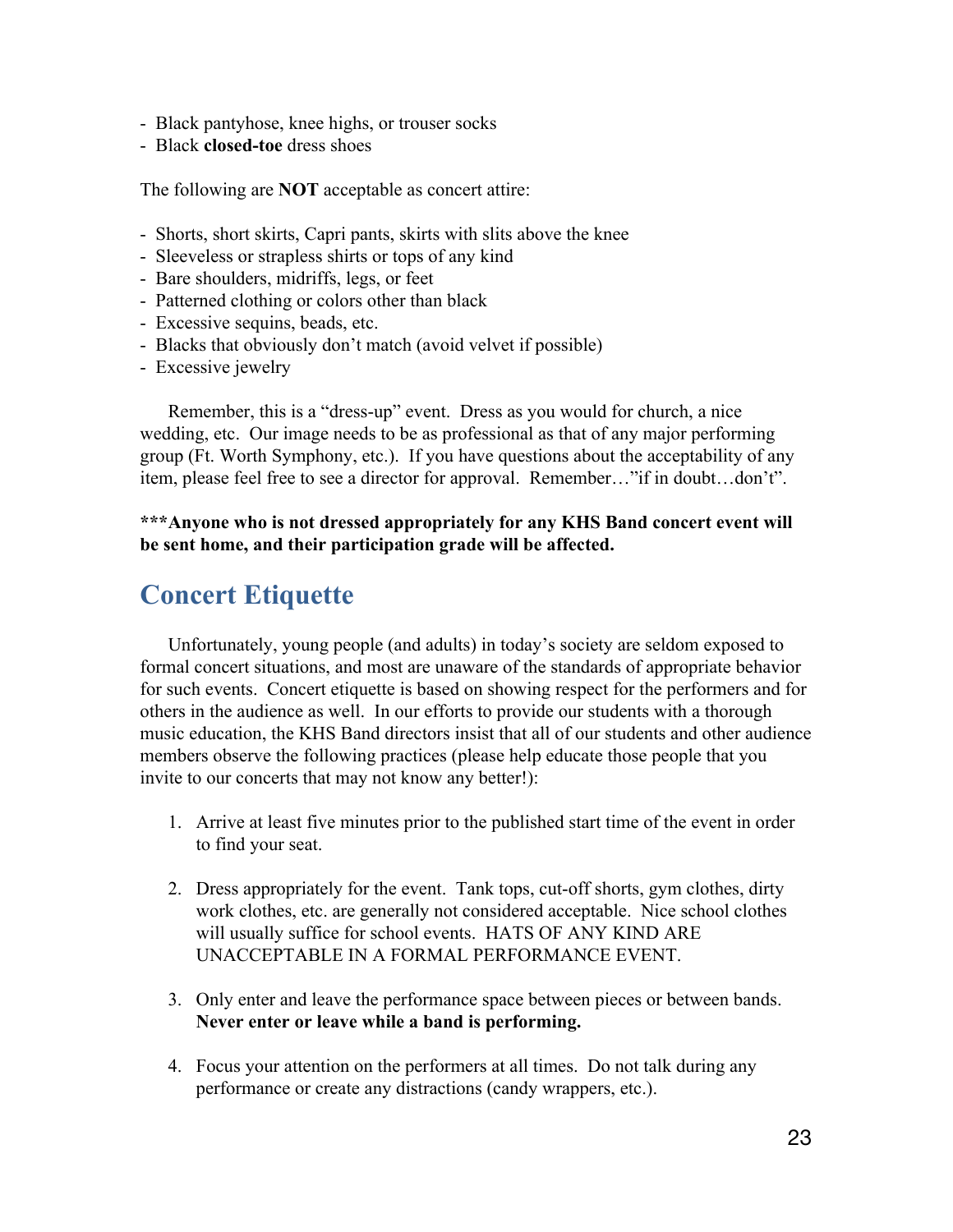- 5. Noisy children should be left at home. If you must bring them, sit near the back where you can make a quick escape, and take them out immediately if they become noisy.
- 6. Applause is welcomed and expected. However, cheering, whistling, etc. are highly inappropriate (remember...you are not at a baseball game or a rock concert).
- 7. **Cell phones, pagers, etc. must be turned off and not used inside the call time or performance space.**

### **Letter Jackets**

Families of students that qualify to earn a letter jacket are responsible to attend the fitting and to pay for the jacket.

#### **Lettering Guidelines for KISD Bands**

#### **A student must earn 10 points in a school year to letter. Points will be awarded for the following:**

#### **Wind/Percussion:**

- 4 pts. TMEA Region Band membership
- 3 pts. TMEA Area Band membership
- 2 pts. TMEA All State Band membership
- 2 pts. Participation in Mock All Region
- 2 pts. TMEA All Region Jazz Band membership
- 4 pts. First Division on Class One Solo at KISD Solo/Ensemble Contest
- 4 pts. First Division on Class One Ensemble at KISD Solo/Ensemble Contest

#### **Color Guard:**

- 4 pts. Marching Band Participation
- 4 pts. WGI/NTCA Winter Guard Participation
- 2 pts. First Division on Class One Solo at KISD Solo/Ensemble Contest (Class will be determined by Guard Instructor)
- 2 pts. First Division on Class One Ensemble at KISD Solo/Ensemble Contest (Class will be determined by Guard Instructor)
	- At the discretion of the campus director and the Director of Fine Arts, each band student that has not received a letter jacket by the end of their  $11<sup>th</sup>$  grade year, and who has remained a member in good standing every semester of their  $9<sup>th</sup>$ ,  $10<sup>th</sup>$  and 11<sup>th</sup> grade years, will be awarded a jacket at the beginning of their senior year.
	- All appeals to lettering decisions, and all special circumstances, will be heard and